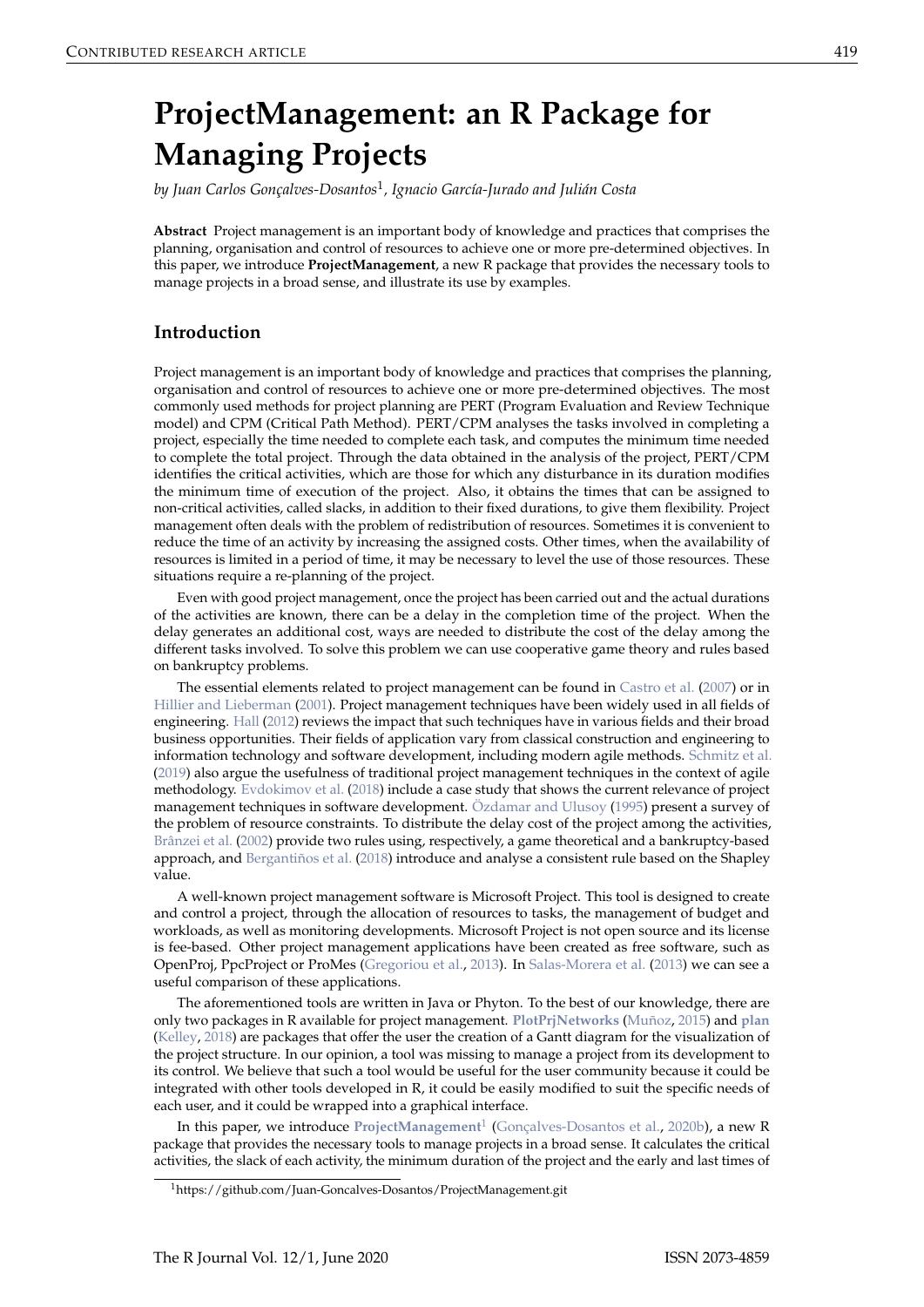<span id="page-1-1"></span>each activity. It plots a graph of the project and the schedule. The package also allows cost management to reduce the minimum project time, as well as resource management. Once the actual durations of the activities are known, it is possible to distribute the delay generated in the project among the different activities. When activity durations are considered random variables, the package provides additional functionality. In particular, it calculates the average duration of the project and the criticality index of each activity. It plots a representation of the project duration distribution and the early and last times of the activities. And it calculates several allocation proposals of the delay cost when the project has been completed and the actual duration of the activities is known.

The paper is organized as follows. First, we recall the basic definitions of project management and present different ways to distribute the delay cost when durations are assumed to be known and when they are random variables. Then, we provide a description of **ProjectManagement**. Finally, we illustrate the use of the package by way of examples.

#### **Project management**

In this section we discuss the basic concepts of deterministic and stochastic projects with a special focus on allocating the delay cost among the project activities. The aim of this section is to provide a brief (and quick) survey of the methodologies implemented in the R package **ProjectManagement** that we introduce later, as well as to indicate the main bibliographical sources in which interested readers can deepen their knowledge of each of these methodologies.

Let *X* be a finite non-empty set and *N* be a set of ordered pairs  $(x_1, x_2)$ , with  $x_1, x_2 \in X$  and  $|N| = n$ . A directed graph is a pair  $G = (X, N)$ , where X is the set of nodes and N is the set of arcs. We say that an arc  $i = (x_{i,1}, x_{i,2}) \in N$  starts at node  $x_{i,1} \in X$  and ends at  $x_{i,2} \in X$ . A node  $x_s \in X$  is a source node if there is no arc *i* ∈ *N* such that  $x_i$ <sub>2</sub> =  $x_s$ . A node  $x_e$  ∈ *X* is a sink node if there is no arc *i* ∈ *N* such that  $x_{i,1} = x_e$ . A cycle is a set of arcs  $i_0, i_1, ..., i_m \in N$  such that  $x_{i_j,2} = x_{i_{j+1},1}$ , with  $j \in \{0,...,m-1\}$ , and  $x_{i_m,2} = x_{i_0,1}$ . To illustrate the concept of directed graph consider the following example. Take graph  $G = (X, N)$  given by  $X = \{a, b, c, d\}$  and  $N = \{1 = (a, b), 2 = (a, c), 3 = (b, d), 4 = (c, d)\}.$ The diagram representing this graph is depicted in Figure [1.](#page-1-0) This graph has one source (*a*) and one sink (*d*). Arc 3, for instance, starts at node *b* and ends at node *d*. This graph has no cycles. However, if we add an arc  $5 = (d, a)$ , the resulting graph has two cycles: 1, 3, 5 and 2, 4, 5.



<span id="page-1-0"></span>**Figure 1:** Diagram of the directed graph  $G = (X, N)$ . The circles represent the nodes and the arrows represent the arcs. This is the standard way of depicting a graph.

A deterministic project *P* is a tuple  $P = (G, x^0)$ , where  $G = (X, N)$  is a directed graph without cycles, with one source node and one sink node, and  $x^0 \in \mathbb{R}^n_+$  is the vector of non-negative planned durations. In this context, N represents the set of activities in the project. We denote by  $\mathcal{P}^N$  the family of all deterministic projects with set of activities *N*, and by P the family of all deterministic projects.

In a deterministic project  $P = (G, x^0) \in \mathcal{P}^N$ , you can calculate the minimum duration of P, denoted by  $D(G, x^0)$ , i.e. the minimum time the project needs to complete all activities taking into account the structure of the graph. This time can be obtained as the solution of a linear programming problem, and thus, can be easily computed. Alternatively,  $D\left(G, x^0\right)$  can be calculated using a project planning methodology like PERT (see, for instance, [Hillier and Lieberman](#page-16-0) [\(2001\)](#page-16-0) for details on project planning).

Given a node  $x \in X$ , we define the set of immediate predecessors of x as the set of activities ending in *x*, *Pred* (*x*) = {*i* ∈ *N*/*xi*,2 = *x*}, and the immediate successors of *x* as *Suc* (*x*) = {*i* ∈ *N*/*x* = *xi*,1}. We define the earliest time  $D_i^E(G, x^0)$  of an activity  $i \in N$  as the minimum time required to complete all immediate predecessor activities of  $x_{i,1}$ , i.e. the *earliest start time* the activity *i* can start taking into account the graph

$$
D_i^E\left(G, x^0\right) = \max_{j \in Pred(x_{i,1})} \{D_j^E\left(G, x^0\right) + x_j^0\}.
$$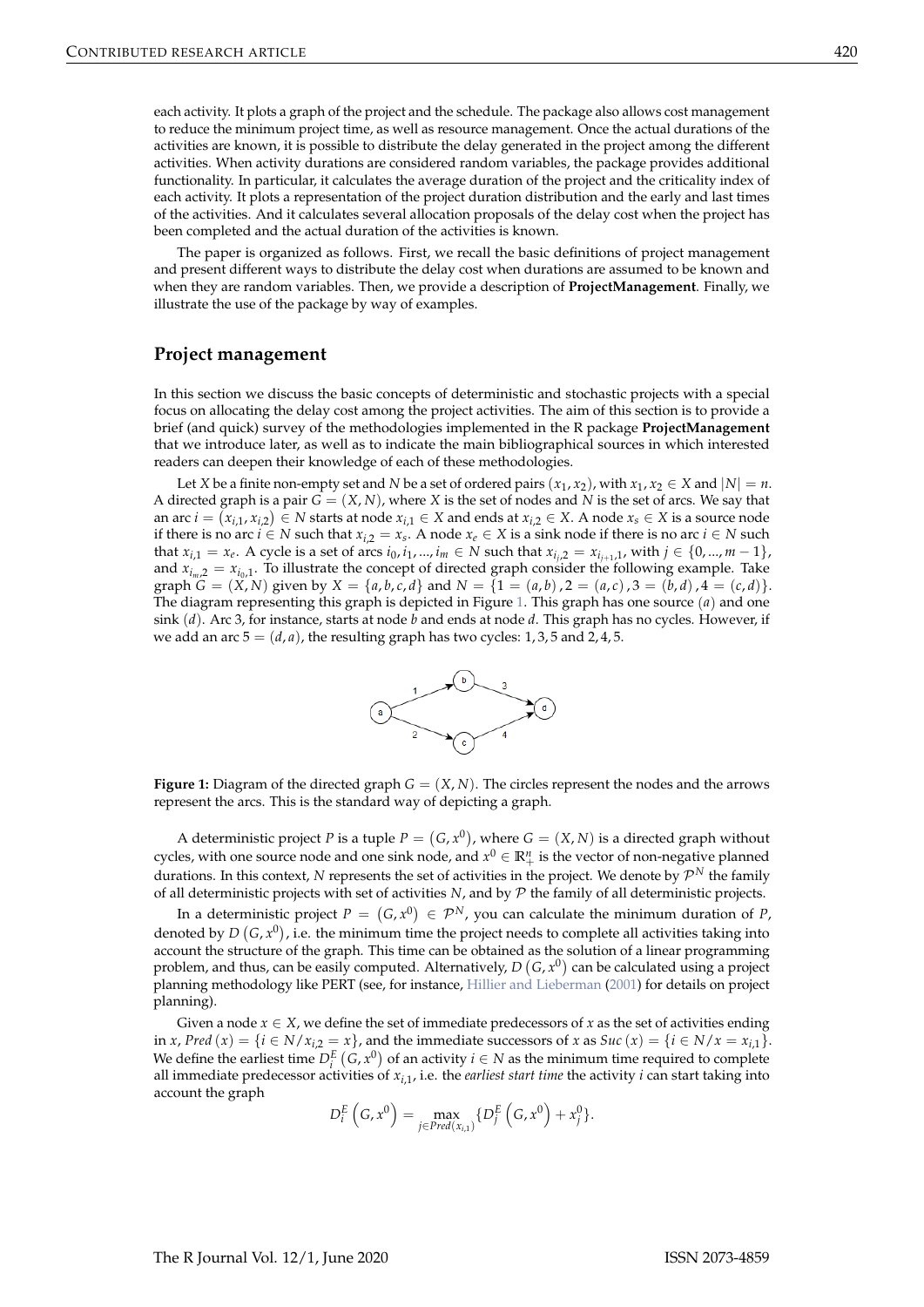<span id="page-2-0"></span>The *latest completion time*  $D_i^L(G, x^0)$  of an activity  $i \in N$  is the latest point in time when the activity can end without delaying the project

$$
D_i^L\left(G, x^0\right) = \begin{cases} \max_{j \in N; Suc(x_{j,2}) = \emptyset} \{D_j^E\left(G, x^0\right) + x_j^0\} & \text{if} \quad Suc\left(x_{i,2}\right) = \emptyset, \\ \min_{j \in Suc(x_{i,2})} \{D_j^L\left(G, x^0\right) - x_j^0\} & \text{otherwise.} \end{cases}
$$

It is easy to see that  $D_i^E(G, x^0) \leq D_i^L(G, x^0)$  for all  $i \in N$ . Also, we can calculate the minimum duration of a project, using the earliest start times, as  $D(G, x^0) = \max_{i \in N} \{D_i^E(G, x^0) + x_i^0\}.$ 

We define the slack  $S_i(G, x^0)$  of an activity  $i \in N$  as the maximum time, in addition to  $x_i^0$ , that *i* can use to complete its task without delaying the project

$$
S_i\left(G, x^0\right) = D_i^L\left(G, x^0\right) - D_i^E\left(G, x^0\right) - x_i^0.
$$

If the slack for an activity is equal to 0, then this activity is critical, i.e. any perturbation in its time modifies the duration of the project. We can also define two other types of slack. The free slack of an activity is the maximum amount of time that this activity can be delayed without causing a delay in the project or in the earliest time of the other activities. The free slack of an activity can be calculated as

$$
FS_i\left(G, x^0\right) = \min_{j \in \text{Suc}(x_{i,2})} \{D_j^E\left(G, x^0\right)\} - D_i^E\left(G, x^0\right) - x_i^0.
$$

The independent slack of an activity is the maximum time that the activity duration can be increased without affecting the times of others activities

$$
IS_i\left(G, x^0\right) = \max\{\min_{j \in \text{Suc}(x_{i,2})} \{D_j^E\left(G, x^0\right)\} - D_i^L\left(G, x^0\right) - x_i^0, 0\}.
$$

Given the slack of an activity, we define the *latest start time* as the latest time that an activity can start without delaying the project

$$
D_i^{EL}\left(G, x^0\right) = D_i^{E}\left(G, x^0\right) + S_i\left(G, x^0\right)
$$

and the *earliest completion time* as the earliest time in which an activity can end if it starts in its earliest start time

$$
D_i^{LE}\left(G, x^0\right) = D_i^L\left(G, x^0\right) - S_i\left(G, x^0\right).
$$

Besides the schedule of a project, we can manage the resources allocated to the activities. The minimal cost expediting or MCE method [\(Kelley,](#page-16-10) [1961\)](#page-16-10) considers that the duration of some activities can be reduced by increasing the resources allocated to them and thus the implementation costs. An MCE problem is a tuple  $(P, \bar{x}^0, c, D)$ , where *P* is a deterministic project,  $\bar{x}^0 \in \mathbb{R}^n_+$  is the vector of minimum durations, that is, for each activity  $i \in N$ ,  $\bar{x}_i^0$  is the minimum duration that the activity can take if the resources allocated to carry it out are increased,  $c \in \mathbb{R}^n$  is the vector of unit costs, that is, for each activity  $i \in N$ ,  $c_i$  is the cost of accelerating a unit of time the duration of  $i$ , and  $D$  is the minimum duration of the project we are trying to achieve, with  $D < D$   $(G, x^0).$  This problem can be solved as a linear programming problem.

Two other interesting problems that arise from the management of resources are the levelling and the allocation [\(Hegazy,](#page-16-11) [1999\)](#page-16-11). These problems take into account that in order for activities to be carried out in the estimated time, a certain level of resources must be used. The problem of levelling of resources is to find a schedule that allows to execute the project in its minimum duration time  $D(G, x^0)$  whilst the use of resources is as uniform as possible over time. In the problem of allocation of resources, the level of resources available in each period of time is limited. The aim is to find the minimum duration time and a schedule for the execution of the project taking into account this resource constraint. Given the complex nature of these problems, their exact resolution is computationally demanding. The most common practice is to use heuristic methods to solve them.

Once the project is completed, we can know the actual (observed) duration of the activities and, therefore, whether there has been a delay in the project, that is, whether the actual duration of the project has been different than expected. We define a deterministic project with delays as a tuple  $CP = (G, x^0, x, C)$ , where  $(G, x^0)$  is a deterministic project,  $x \in \mathbb{R}^n_+$  is the vector of actual duration of the activities, and  $C : \mathbb{R}_+ \to \mathbb{R}$  is the delay cost function. We assume that *C* only depends on the duration of the project, it is a non-decreasing function, and  $C(D(G, x^0)) = 0$ . In practice, the most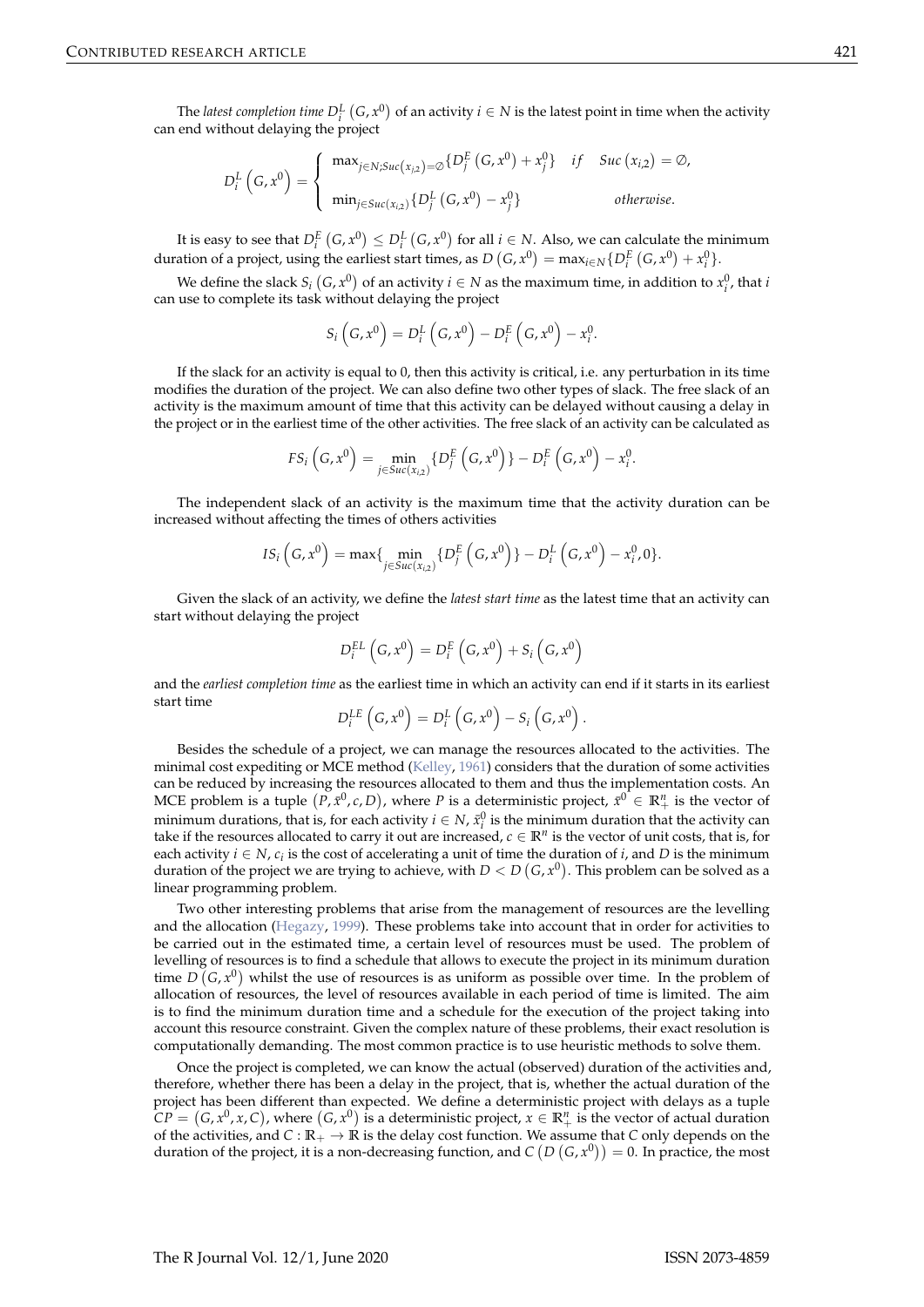<span id="page-3-1"></span>commonly used functions, for a vector  $y \in \mathbb{R}^n_+$ , are

<span id="page-3-0"></span>
$$
C(D(G,y)) = D(G,y) - \delta
$$
\n(1)

with  $\delta \in \mathbb{R}_+$ , for example  $\delta = D\left(G, x^0\right)$ .

We denote by  $\mathcal{CP}^N$  the family of all deterministic projects with delays with set of activities *N*, and by  $\mathcal{CP}$  the family of all deterministic projects with delays.

In a deterministic project with delays  $CP \in CP^N$ , we may need to allocate  $C(D(G, x))$  among the activities. This can be useful for several reasons. For example, it can serve as an incentive for those responsible for the activities that have been delayed to be more diligent in similar projects that we may carry out with them in the future; or it can be a mechanism to distribute among those responsible for the activities that have been delayed the financial penalty that the project manager has contractually guaranteed. [Brânzei et al.](#page-15-1) [\(2002\)](#page-15-1) propose two rules based on bankruptcy problems to address this problem: the Proportional rule and the Truncated Proportional rule. Although they define these rules for the case  $x_i \geq x_i^0$ , we do not consider this restriction. These rules are only defined when the sum of the individual delays is not zero.

The Proportional rule for deterministic scheduling problems with delays *φ* is defined, for each  $i \in N$ , by

$$
\phi_i = \frac{x_i - x_i^0}{\sum_{j \in N} x_j - x_j^0} \cdot C\left(D\left(G, x\right)\right).
$$

The Truncated Proportional rule for deterministic scheduling problems with delays  $\bar{\phi}$  is defined, for each  $i \in N$ , by

$$
\bar{\phi}_i = \frac{\min\{x_i - x_i^0, C(D(G, x))\}}{\sum_{j \in N} \min\{x_j - x_j^0, C(D(G, x))\}} \cdot C(D(G, x)).
$$

In [Bergantiños et al.](#page-15-2) [\(2018\)](#page-15-2), the problem of allocating the delay costs is addressed in the context of cooperative game theory using a Shapley rule. As we illustrate later in an example, the Shapley rule allocates the delay costs in a more sensible way than the proportional rules, at least in some cases. It is much more costly to compute it but, in general, the extra effort is worthwhile. A TU-game is a pair  $(N, v)$  where N is a finite non-empty set, and  $v$  is a map from  $2^N$  to  $\mathbb R$  with  $v(\emptyset) = 0$ . We say that *N* is the player (activity) set of the game and *v* is the characteristic function of the game, and we usually identify  $(N, v)$  with its characteristic function  $v$ . The Shapley value, an allocation rule in cooperative game theory, is a map  $\Phi$  that associates to each TU-game  $(N, v)$  a vector  $\Phi(v) \in \mathbb{R}^N$ satisfying  $\sum_{i\in\mathbb{N}} \Phi_i(v) = v(N)$  and providing a fair allocation of  $v(N)$  among the players in *N*. The explicit formula of the Shapley value for every TU-game ( $N$ ,  $v$ ) and every  $i \in N$  is given by

$$
\Phi_i(v) = \sum_{S \subseteq N \setminus \{i\}} \frac{(|N| - |S| - 1)! |S|!}{|N|!} \left(v(S \cup \{i\}) - v(S)\right).
$$

Since its introduction by [Shapley](#page-16-12) [\(1953\)](#page-16-12), the Shapley value has proved to be one of the most important rules in cooperative game theory and to have applications in many practical problems (see, for instance, [Moretti and Patrone](#page-16-13) [\(2008\)](#page-16-13)).

[Bergantiños et al.](#page-15-2) [\(2018\)](#page-15-2) define the Shapley rule for deterministic projects with delays *Sh* as  $Sh(CP) = \Phi(v^{CP})$ , where for all  $CP = (G, x^0, x, C) \in \mathcal{CP}^N$ :

• *v CP* is the TU-game with set of players *N* given by

$$
v^{CP}(S) = C\left(D\left(G, \left(x_S, x_{N\setminus S}^0\right)\right)\right)
$$

for all  $S \subseteq N$ , where  $\left(x_S, x_{N \setminus S}^0\right)$  denotes the vector in  $\mathbb{R}^N$  whose *i*-th component is  $x_i$  if  $i \in S$  or  $x_i^0$  if  $i \in N \setminus S$ , and

•  $\Phi(v^{CP})$  denotes the proposal of the Shapley value for  $v^{CP}$ .

The calculation of the Shapley value has, in general, an exponential complexity. In this context, its exact calculation is impossible in practice, even for a moderate number of activities. As an alternative to exact calculation, [Castro et al.](#page-16-14) [\(2009\)](#page-16-14) proposed an estimate of the Shapley value in polynomial time using a sampling process. In practical terms, this estimate is a reasonable solution.

Next, we introduce a generalization of the model and the rules described above. It follows the results in [Gonçalves-Dosantos et al.](#page-16-15) [\(2020a\)](#page-16-15). If instead of  $x_i^0$ , the planned duration of activity  $i \in N$  , we consider the non-negative random variable  $X_i^0$  describing the duration of *i*, we can define a stochastic project *SP* as tuple  $SP = (G, X^0)$ . Unlike in the deterministic setting, the duration of activities, the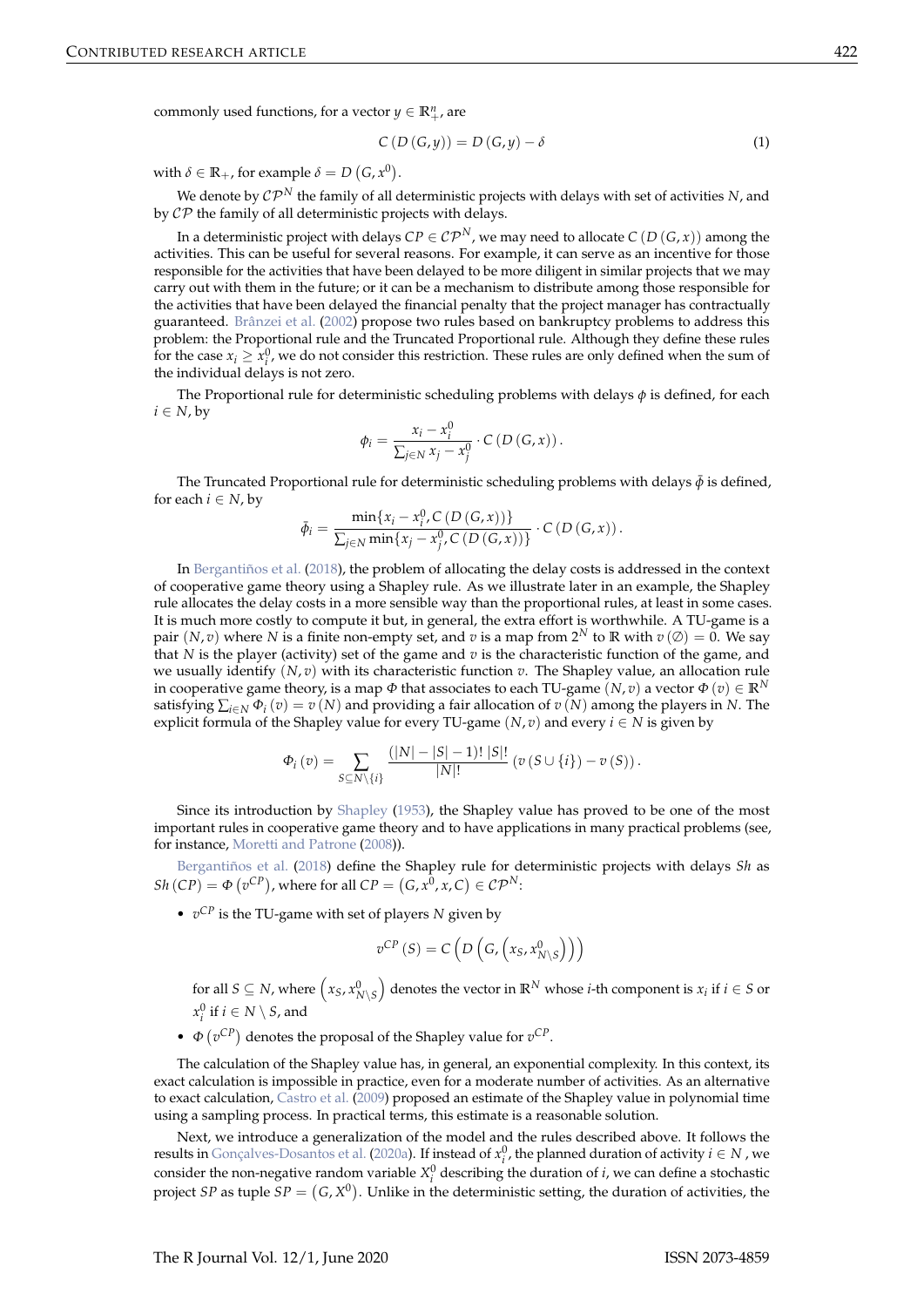<span id="page-4-0"></span>duration of the project, as well as the early and last times are now random variables instead of fixed numbers.

A stochastic project with delays is a tuple  $\mathit{SCP}=(G,X^0,x,C)$ , where  $(G,X^0)$  is a stochastic project, *x* is the vector of actual durations, and  $C : \mathbb{R}_+ \to \mathbb{R}$  is the delay cost function. We assume that *C* is non-decreasing and  $C(D(G,0)) = 0$ , where  $0 \in R^n$  is the vector with all components equal to zero. Proportional rules can be extended to stochastic projects with delays in a straightforward way.

The Stochastic Proportional rule for deterministic scheduling problems with delays *φ* is defined, for each  $i \in N$ , by

$$
\phi_i = \frac{x_i - E\left(X_i^0\right)}{\sum_{j \in N} x_j - E\left(X_j^0\right)} \cdot C\left(D\left(G, x\right)\right).
$$

The Stochastic Truncated Proportional rule for deterministic scheduling problems with delays  $\bar{\phi}$  is defined, for each  $i \in N$ , by

$$
\bar{\phi}_i = \frac{\min\{x_i - E\left(X_i^0\right), C\left(D\left(G, x\right)\right)\}}{\sum_{j \in N} \min\{x_j - E\left(X_j^0\right), C\left(D\left(G, x\right)\right)\}} \cdot C\left(D\left(G, x\right)\right).
$$

Also, we can extend the Shapley rule to the stochastic context. Let us see two extensions of the rule. The Shapley rule for stochastic projects with delays *SSh* is defined by  $\textit{SSh}$  (*SCP*) =  $\Phi$  ( $v^{\textit{SCP}}$ ), where

• *v SCP* is the TU-game with set of players *N* given by

$$
v^{SCP}(S) = E\left(C\left(D\left(G, \left(x_S, X_{N\setminus S}^0\right)\right)\right)\right)
$$

for all non-empty  $S \subseteq N$ , and

•  $\Phi(v^{SCP})$  denotes the proposal of the Shapley value for  $v^{SCP}$ .

As an alternative to the previous rule, the Shapley rule in two steps for stochastic projects with delays *SSh*2 is defined by *SSh*2 (*SCP*) =  $\Phi(v_1^{SCP}) + \Phi(v_2^{SCP})$ , where

•  $v_1^{SCP}$  is the TU-game with set of players *N* given by

$$
v_1^{SCP}(S) = E\left(C\left(D\left(G,\left(x_S,X_{N\setminus S}^0\right)\right)\right)\right) - E\left(C\left(D\left(G,X^0\right)\right)\right)
$$

for all  $S \subseteq N$ ,

•  $v_2^{SCP}$  is the TU-game with set of players *N* given by

$$
v_2^{SCP}(S) = E\left(C\left(D\left(G,\left(X_S^0,0_{N\setminus S}\right)\right)\right)\right)
$$

for all  $S \subseteq N$ , where  $0 \in \mathbb{R}^n$  is the vector with all components equal to zero, and

•  $\Phi\left(v_1^{SCP}\right)$  and  $\Phi\left(v_2^{SCP}\right)$  denote the proposal of the Shapley value for  $v_1^{SCP}$  and  $v_2^{SCP}$ .

In general, the calculation of  $v^{SCP}$ ,  $v_1^{SCP}$  and  $v_2^{SCP}$  is very complex. In our package, we use simulations to approximate these characteristic functions.

### **ProjectManagement package**

**ProjectManagement** is a new R package that allows the user to address different tasks in project management. The user can obtain the duration of a project and a schedule of activities, and can plot this schedule for a better understanding of the problem. When the actual durations of each activity are observed, the package proposes several allocations of the delay cost, if there was any, among the activities. In the stochastic context, the package estimates the average duration of the project and plots the density functions of the following random variables: duration of the project, and early and last times of the activities. As in the deterministic case, it can make an allocation of the delay cost, if any.

The following dependencies of the package must be taken into account: **[triangle](https://CRAN.R-project.org/package=triangle)** [\(Carnell,](#page-15-3) [2019\)](#page-15-3), **[plotly](https://CRAN.R-project.org/package=plotly)** [\(Sievert,](#page-16-16) [2020\)](#page-16-16), **[igraph](https://CRAN.R-project.org/package=igraph)** [\(Csardi and Nepusz,](#page-16-17) [2006\)](#page-16-17), **[kappalab](https://CRAN.R-project.org/package=kappalab)** [\(Grabisch et al.,](#page-16-18) [2015\)](#page-16-18), **[GameThe](https://CRAN.R-project.org/package=GameTheory)[ory](https://CRAN.R-project.org/package=GameTheory)** [\(Cano-Berlanga,](#page-15-4) [2017\)](#page-15-4) and **[lpSolveAPI](https://CRAN.R-project.org/package=lpSolveAPI)** [\(lp\\_solve et al.,](#page-16-19) [2020\)](#page-16-19). The first one is used for calculations with triangular distributions, the second one to plot interactive graphics, the third one to plot graphs, the next two are related to game-theoretic concepts and the last one to solve linear programming problems.

<sup>&</sup>lt;sup>2</sup>As in all TU-games, we define  $v^{SCP}(\emptyset) = 0$ .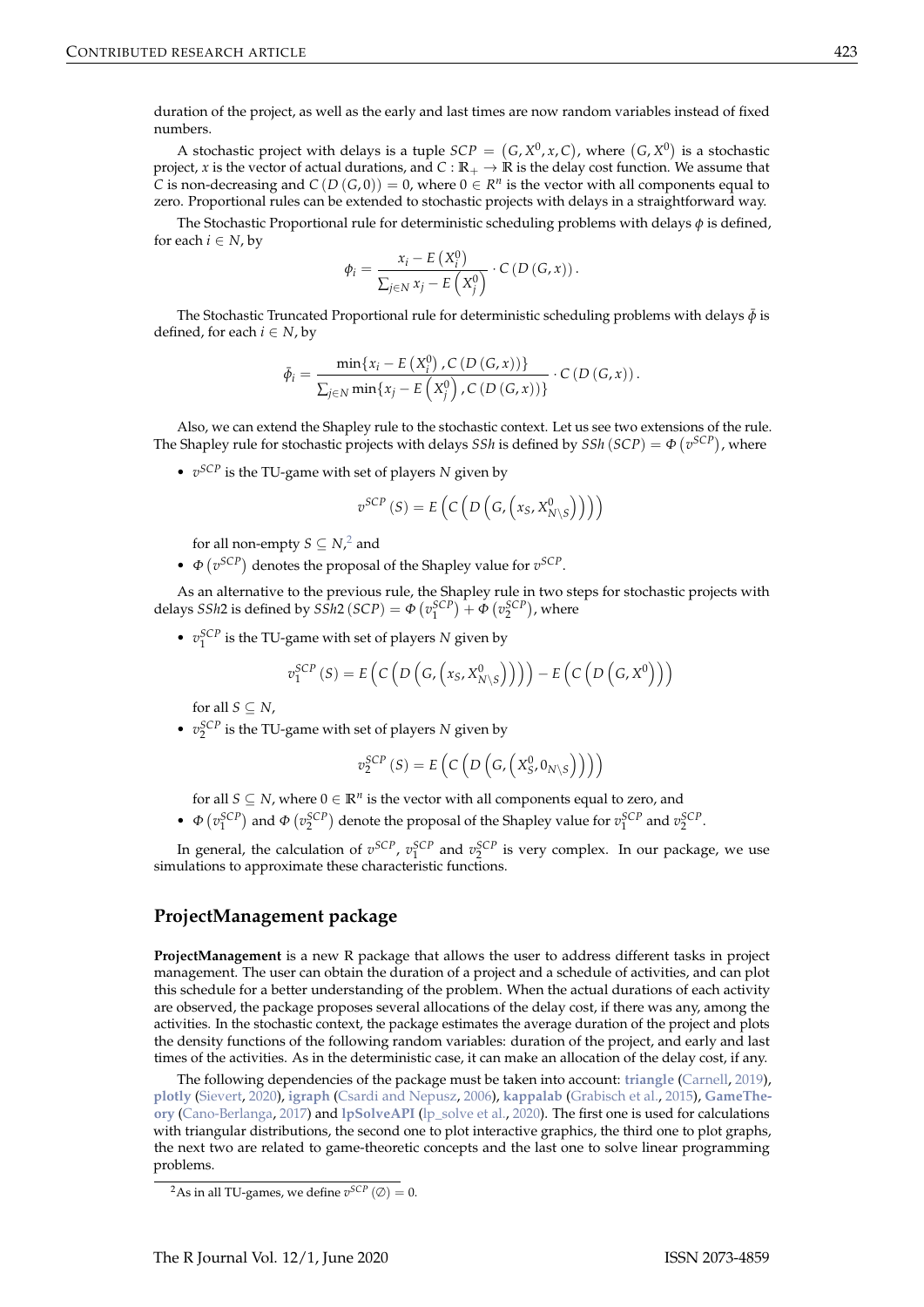The functions incorporated in the package can be seen in Table [1.](#page-5-0) Note that for projects of more than 10 activities, functions delay.pert and delay.stochastic.pert will approximate the Shapley value through a sampling process. Table [2](#page-6-0) describes the complete list of parameters used by the functions. Tables [3,](#page-7-0) [4,](#page-7-1) [5,](#page-7-2) and [6](#page-8-0) state which arguments use each function.

<span id="page-5-0"></span>

| Function              | Description                                                                            |
|-----------------------|----------------------------------------------------------------------------------------|
| dag.plot              | Plots the AON graph of a project.                                                      |
| delay.pert            | Calculates the delay cost of a deterministic project and                               |
|                       | allocates it among the activities.                                                     |
| delay.stochastic.pert | Calculates the delay cost of a stochastic project and                                  |
|                       | allocates it among the activities.                                                     |
| early.time            | Calculates the earliest start time for each activity.                                  |
| last.time             | Calculates the latest completion time for each activity.                               |
| levelling.resources   | Calculates the schedule of the project so that the                                     |
|                       | consumption of resources is as uniform as possible.                                    |
| mce                   | Calculates the costs per activity needed to accelerate the project.                    |
| organize              | Relabels the activities of a project (if <i>i</i> precedes <i>j</i> then $i \leq j$ ). |
| rebuild               | Builds a type 1 precedence matrix.                                                     |
| resource.allocation   | Calculates the project schedule so that resource consumption                           |
|                       | does not exceed the maximum available per time period.                                 |
| schedule.pert         | Calculates the duration of a project and the schedule of each                          |
|                       | activity, and plots the schedule and the AON graph.                                    |
| stochastic.pert       | Calculates the average duration of a stochastic project,                               |
|                       | the criticality index of each activity, and the density functions                      |
|                       | of the duration of the project, early times and last times.                            |

**Table 1:** Summary of functions in **ProjectManagement**.

**ProjectManagement** allows the user to plot the activities on nodes graph of the Project (AON). Originally, in the PERT methodology, projects are represented by activities on arcs graphs (AOA). This is the representation we have used in this paper up to now. Both AON and AOA representations are widely used in the literature, each having some advantages over the other in particular circumstances. For automatically drawing the network of a project, the AON representation is more appropriate because it is computationally much more efficient. This is why we have incorporated it into the dag.plot function. This representation will be useful mainly for the user to check that he has entered the precedence matrices correctly, which are the ones that really characterize the project.

**ProjectManagement** also allows the user to choose from four different types of immediate precedences between the activities.

- Type 1: Finish to start (FS). If an activity  $i \in N$  precedes type 1 to  $j \in N$ , then *j* cannot start until activity *i* has finished.
- Type 2: Start to start (SS). If an activity  $i \in N$  precedes type 2 to  $j \in N$ , then *j* cannot start until activity *i* has started.
- Type 3: Finish to finish (FF). If an activity  $i \in N$  precedes type 3 to  $j \in N$ , then *j* cannot finish until activity *i* has finished.
- Type 4: Start to finish (SF). If an activity *i* ∈ *N* precedes type 4 to *j* ∈ *N*, then *j* cannot finish until activity *i* has started.

The relationships between the types of dependencies are as follows: Type 1 implies type 2, type 2 implies type 4, type 1 implies type 3 and finally type 3 implies type 4. Considering these relations, if one activity precedes another by more than one type, it is only necessary to indicate the one with the strongest character.

The user can indicate types 1 or 2 in the "prec1and2" parameter (see Table [2\)](#page-6-0) using the values 1 or 2 respectively, and types 3 or 4 in "prec3and4" using 3 or 4 respectively. Note that cycles can not exist.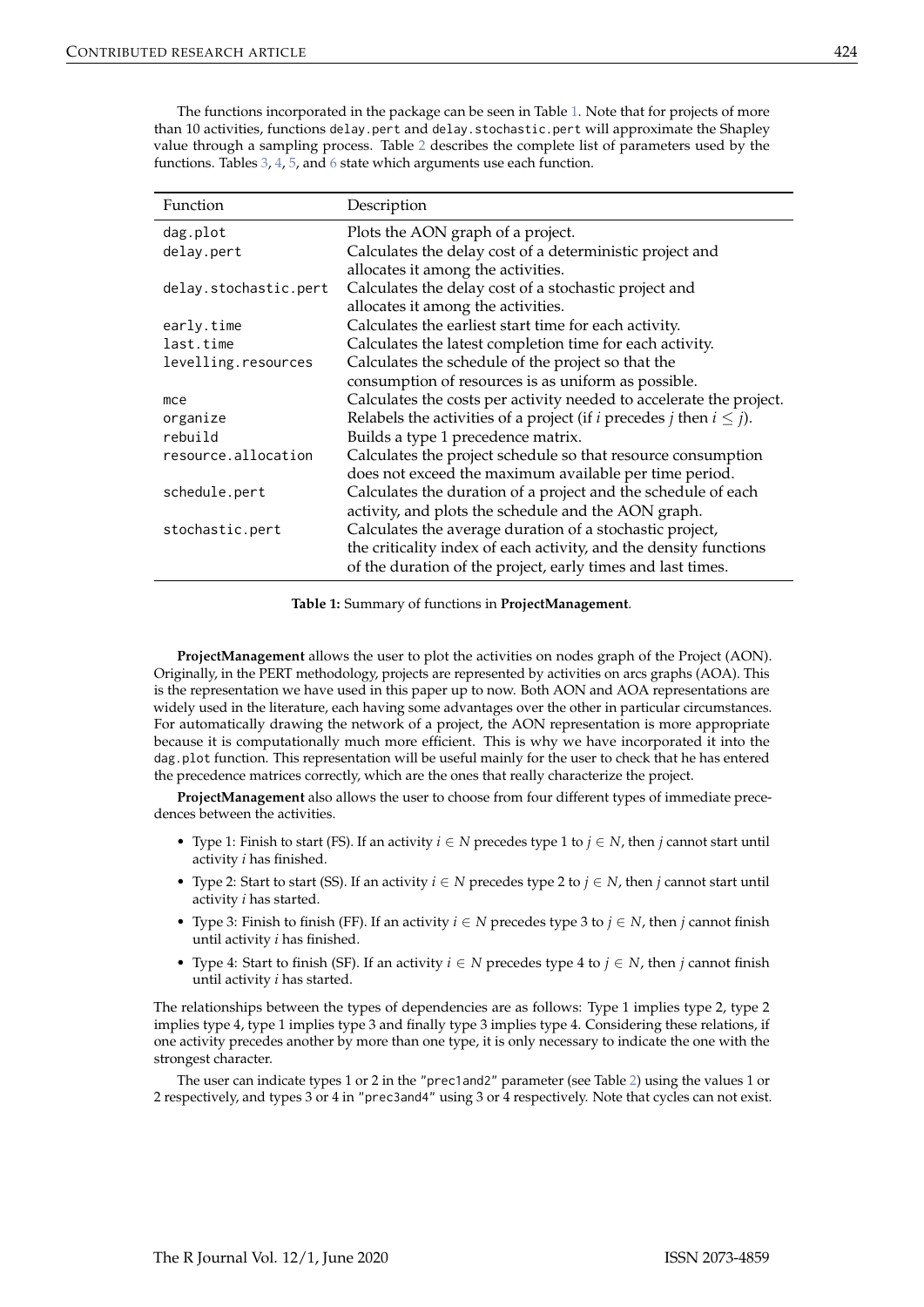<span id="page-6-0"></span>

| Parameter             | Description                                                       |
|-----------------------|-------------------------------------------------------------------|
| duration              | Vector with the expected duration for each activity.              |
| prec1and2             | Matrix indicating precedence type 1 or type 2 between             |
|                       | the activities (Default=matrix $(0)$ ).                           |
| prec3and4             | Matrix indicating precedence type 3 or type 4 between             |
|                       | the activities (Default=matrix $(0)$ ).                           |
| observed.duration     | Vector with the actual duration for each activity.                |
| delta                 | Value indicating the maximum time that the project can take       |
|                       | without delay (see equation 1). This value is only used with      |
|                       | the default cost function.                                        |
| distribution          | Vector with the distribution function of the duration for each    |
|                       | activity. It can be normal, triangular, exponential, uniform,     |
|                       | beta, t-Student, F distribution, chi-squared, gamma, Weibull,     |
|                       | binomial, Poisson, geometric, hypergeometric, and empirical.      |
| values                | Matrix with the arguments of the distribution function of         |
|                       | the duration for each activity. By rows the activities,           |
|                       | and by columns the arguments.                                     |
| percentile            | Value used to calculate the maximum time allowed for the          |
|                       | duration of the project without delay. This value is only used    |
|                       | if no delta value is assigned.                                    |
| compilations          | Number of simulations that the function uses for estimation       |
|                       | (Default=1000).                                                   |
| cost.funtion          | Delay cost function. If this value is not added, the package uses |
|                       | equation 1.                                                       |
| early.times           | Vector with the early time for each activity.                     |
| PRINT                 | Logical parameter indicating if the schedule and the AON graph    |
|                       | are depicted (Default=TRUE).                                      |
| plot.activities.times | Vector of selected activities from which it is shown              |
|                       | the distribution of their early and last times (Default=NULL).    |

|      | without delay (see equa   |
|------|---------------------------|
|      | the default cost function |
| tion | Vector with the distribu  |
|      | activity. It can be norm  |
|      | beta, t-Student, F distri |

|                     | the distribution of their early and last times (Default=NULL).             |
|---------------------|----------------------------------------------------------------------------|
| minimum.durations   | Vector with the minimum duration an activity can take even                 |
|                     | if the resources are increased.                                            |
| critical.activities | Vector with the critical activities to represent them in a different color |
|                     | in the AON graph (Default=NULL).                                           |
| duration.project    | Value indicating the minimum time sought in the project                    |
|                     | (Default=NULL).                                                            |
| activities.costs    | Vector indicating the cost of accelerating a unit of time                  |
|                     | the duration for each activity.                                            |
| resources           | Vector indicating the necessary resources for each activity                |
|                     | per period of time.                                                        |
|                     |                                                                            |

int  $\frac{1}{\sqrt{1-\frac{1}{\sqrt{1-\frac{1}{\sqrt{1-\frac{1}{\sqrt{1-\frac{1}{\sqrt{1-\frac{1}{\sqrt{1-\frac{1}{\sqrt{1-\frac{1}{\sqrt{1-\frac{1}{\sqrt{1-\frac{1}{\sqrt{1-\frac{1}{\sqrt{1-\frac{1}{\sqrt{1-\frac{1}{\sqrt{1-\frac{1}{\sqrt{1-\frac{1}{\sqrt{1-\frac{1}{\sqrt{1-\frac{1}{\sqrt{1-\frac{1}{\sqrt{1-\frac{1}{\sqrt{1-\frac{1}{\sqrt{1-\frac{1}{\sqrt{1-\frac{1}{\sqrt{1-\frac{1}{\sqrt{1-\frac{1}{\sqrt{1-\$ (Default=1).

max.resources Value indicating the maximum number of resources that can be used in each period of time.

**Table 2:** Summary of parameters in **ProjectManagement**.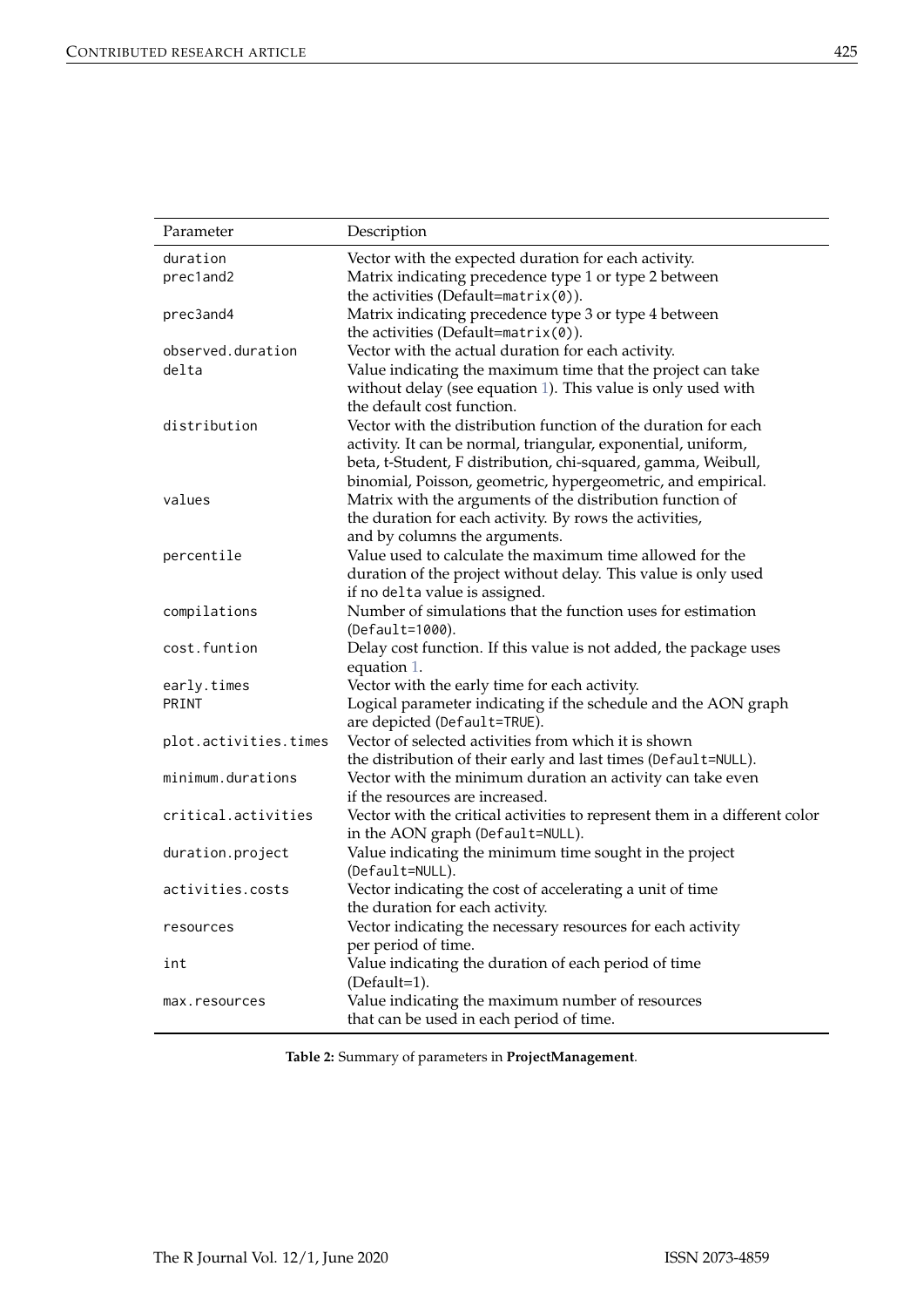<span id="page-7-0"></span>

| Function              | duration | prec1and2 | prec3and4 | observed.duration | delta |
|-----------------------|----------|-----------|-----------|-------------------|-------|
| dag.plot              |          |           |           |                   |       |
| delay.pert            |          |           |           |                   |       |
| delay.stochastic.pert |          |           |           |                   |       |
| early.time            |          |           |           |                   |       |
| last.time             |          |           |           |                   |       |
| levelling.resources   |          |           |           |                   |       |
| mce                   |          |           |           |                   |       |
| organize              |          |           |           |                   |       |
| resource.allocation   |          |           |           |                   |       |
| schedule.pert         |          |           |           |                   |       |
| stochastic.pert       |          |           |           |                   |       |

**Table 3:** Arguments used by each function in **ProjectManagement**.

<span id="page-7-1"></span>

| Function              | distribution | values | percentile | cost.function | compilations |
|-----------------------|--------------|--------|------------|---------------|--------------|
| dag.plot              |              |        |            |               |              |
| delay.pert            |              |        |            |               |              |
| delay.stochastic.pert |              |        |            |               |              |
| early.time            |              |        |            |               |              |
| last.time             |              |        |            |               |              |
| levelling.resources   |              |        |            |               |              |
| mce                   |              |        |            |               |              |
| organize              |              |        |            |               |              |
| resource.allocation   |              |        |            |               |              |
| schedule.pert         |              |        |            |               |              |
| stochastic.pert       |              |        |            |               |              |

**Table 4:** Arguments used by each function in **ProjectManagement**.

<span id="page-7-2"></span>

| Function              | early.times | PRINT | plot.activities.times | minimum.durations | critical.activities |
|-----------------------|-------------|-------|-----------------------|-------------------|---------------------|
| dag.plot              |             |       |                       |                   |                     |
| delay.pert            |             |       |                       |                   |                     |
| delay.stochastic.pert |             |       |                       |                   |                     |
| early.time            |             |       |                       |                   |                     |
| last.time             |             |       |                       |                   |                     |
| levelling.resources   |             |       |                       |                   |                     |
| mce                   |             |       |                       |                   |                     |
| organize              |             |       |                       |                   |                     |
| resource.allocation   |             |       |                       |                   |                     |
| schedule.pert         |             |       |                       |                   |                     |
| stochastic.pert       |             |       | √                     |                   |                     |

**Table 5:** Arguments used by each function in **ProjectManagement**.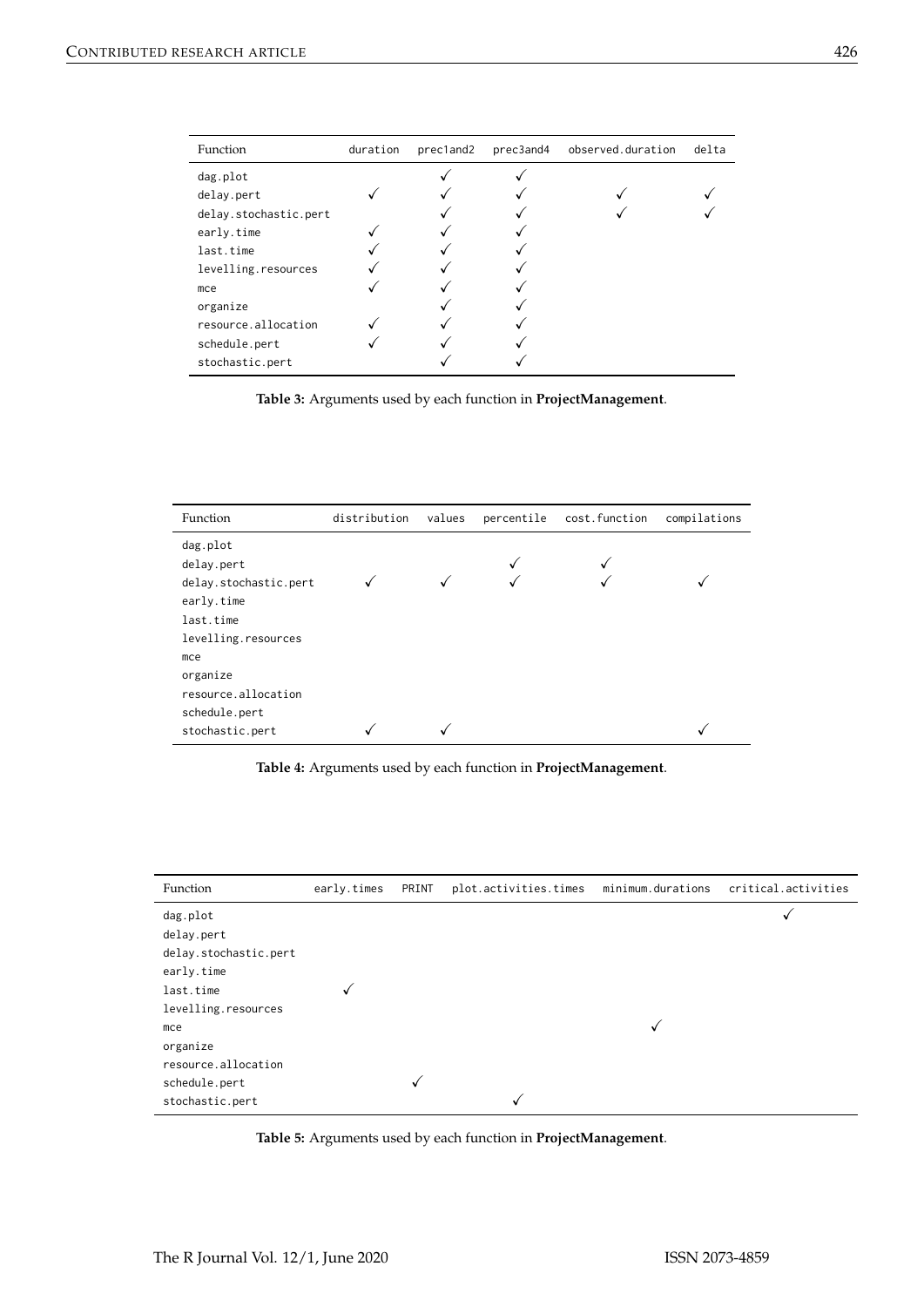<span id="page-8-0"></span>

| Function              | duration.project | activities.costs | resources | int | max.resources |
|-----------------------|------------------|------------------|-----------|-----|---------------|
| dag.plot              |                  |                  |           |     |               |
| delay.pert            |                  |                  |           |     |               |
| delay.stochastic.pert |                  |                  |           |     |               |
| early.time            |                  |                  |           |     |               |
| last.time             |                  |                  |           |     |               |
| levelling.resources   |                  |                  |           |     |               |
| mce                   |                  | √                |           |     |               |
| organize              |                  |                  |           |     |               |
| resource.allocation   |                  |                  |           |     |               |
| schedule.pert         |                  |                  |           |     |               |
| stochastic.pert       |                  |                  |           |     |               |

**Table 6:** Arguments used by each function in **ProjectManagement**.

#### **Examples**

**ProjectManagement** is available for download from CRAN. To use the package you will need to load it at the beginning of the session, usually by typing

```
> library("ProjectManagement")
```
Next we analyse the following deterministic project with 10 activities. Their durations and precedence relations are given in Table [7.](#page-8-1)

<span id="page-8-1"></span>

|                               |                          |               |                          | $b - b$                  |                          |                |   |
|-------------------------------|--------------------------|---------------|--------------------------|--------------------------|--------------------------|----------------|---|
| Immediate precedence type 1 - |                          |               |                          |                          | $-2$ 3 3 1,4 2 5,8       |                |   |
| Immediate precedence type 2 - |                          |               |                          | $\overline{\phantom{a}}$ |                          |                |   |
| Immediate precedence type 3   | $\overline{\phantom{a}}$ |               | $\overline{\phantom{0}}$ | 8                        | $\overline{\phantom{a}}$ |                |   |
| Immediate precedence type 4   | $\overline{\phantom{a}}$ |               | $\sim$ $\sim$            |                          | q                        |                |   |
| Durations                     |                          | $2 \t1.5 \t1$ | 4.5 2 2.5                |                          | 3                        | $\overline{4}$ | h |

**Table 7:** Example of a deterministic project.

We start by introducing the data set characterizing the project. We use the function dag.plot for depicting its AON graph. Figure [2](#page-9-0) shows it; the green blocks contain the activities and the precedences are represented by arrows. The blocks *S* and *E* are the source and sink nodes, respectively. Note that the precedences type 1 are arrows without label, precedences type 2 are labeled as SS, precedences type 3 as FF, and precedences type 4 as SF.

```
> prec1and2<-matrix(0,nrow=10,ncol=10)
> prec1and2[1,7]<-1; prec1and2[2,4]<-1; prec1and2[2,8]<-1; prec1and2[3,5]<-1;
> \frac{1}{2} prec1and2[3,6]<-1; prec1and2[4,7]<-1; prec1and2[5,9]<-1; prec1and2[6,10]<-1;
> prec1and2[8,9]<-1; prec1and2[4,5]<-2
> prec3and4<-matrix(0,nrow=10,ncol=10)
> prec3and4[8,6]<-3; prec3and4[9,7]<-4
> dag.plot(prec1and2,prec3and4)
```
Using schedule.pert, we obtain the project schedule, i.e. the minimum time needed to complete all activities and the early and last times. Also, we can plot the schedule. Let us see it:

```
> duration<-c(2,1.5,1,1.5,2,2.5,3,4,2,5)
> schedule.pert(duration,prec1and2,prec3and4)
`Total duration of the project`
[1] 10.5
```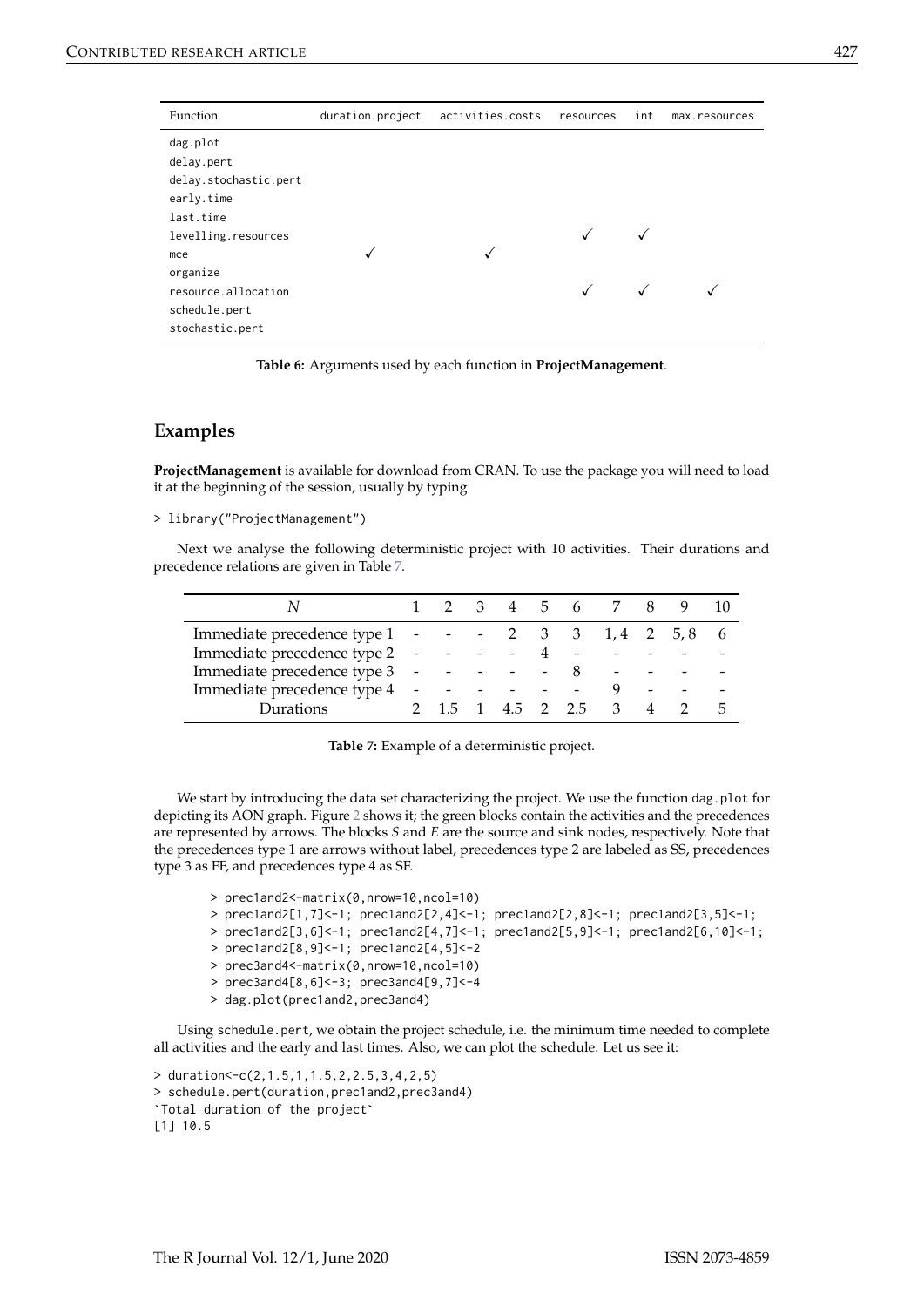<span id="page-9-0"></span>

**Figure 2:** AON graph of the project. In an AON graph the activities are embodied in the nodes (squares) and the precedences of the various types, FS, SS, FF, SF, in the arcs (arrows).

#### [[2]]

| Activities     | Duration | Earliest start time Latest start time |            |                   | Earliest completion time |  |
|----------------|----------|---------------------------------------|------------|-------------------|--------------------------|--|
| $\mathbf{1}$   | 2.0      | 0.0                                   | 5.5        |                   | 2.0                      |  |
| $\overline{2}$ | 1.5      | 0.0                                   | 0.0        |                   | 1.5                      |  |
| $\mathsf{3}$   | 1.0      | 0.0                                   | 2.0        |                   | 1.0                      |  |
| $\overline{4}$ | 1.5      | 1.5                                   | 6.0        |                   | 3.0                      |  |
| 5              | 2.0      | 1.5                                   | 6.5        |                   | 3.5                      |  |
| 6              | 2.5      | 2.0                                   | 3.0        |                   | 5.5                      |  |
| $\overline{7}$ | 3.0      | 3.0                                   | 7.5        |                   | 6.0                      |  |
| 8              | 4.0      | 1.5                                   | 1.5        |                   | 5.5                      |  |
| 9              | 2.0      | 5.5                                   | 8.5        |                   | 7.5                      |  |
| 10             | 5.0      | 5.5                                   | 5.5        |                   | 10.5                     |  |
|                |          |                                       |            |                   |                          |  |
| Activities     |          | Latest completion time Slack          | Free Slack | Independent Slack |                          |  |
| $\mathbf{1}$   | 7.5      | 5.5                                   | 1.0        | 0.0               |                          |  |
| 2              | 1.5      | 0.0                                   | 0.0        | 0.0               |                          |  |
| 3              | 3.0      | 2.0                                   | 0.0        | 0.0               |                          |  |
| 4              | 7.5      | 4.5                                   | 0.0        | 0.0               |                          |  |
| 5              | 8.5      | 5.0                                   | 2.0        | 0.0               |                          |  |
| 6              | 5.5      | 2.0                                   | 2.0        | 0.0               |                          |  |
| $\overline{7}$ | 10.5     | 4.5                                   | 4.5        | 0.0               |                          |  |
| 8              | 5.5      | 0.0                                   | 0.0        | 0.0               |                          |  |
| 9              | 10.5     | 3.0                                   | 3.0        | 0.0               |                          |  |
| 10             | 10.5     | 0.0                                   | 0.0        | 0.0               |                          |  |
|                |          |                                       |            |                   |                          |  |

#### [[3]]

In this output we can see the total duration (10.5 units) of the project as well as other relevant information for each activity. Figure [3](#page-10-0) depicts the different times of each activity using a colour coding. If we click on the points on the graph, a label indicates which activity and time it belongs to. Also, if we double click on a section of the legend we can see the data related to it, as in Figure [4](#page-10-1) with the last times for each activity (another double click restarts the graph). In the output, the plot depicted in Figure [3](#page-10-0) is saved as an object on [[3]]; this allows the users to manipulate the plot according to their needs. Finally, Figure [5](#page-11-0) shows the AON graph of the project where critical activities are represented in red.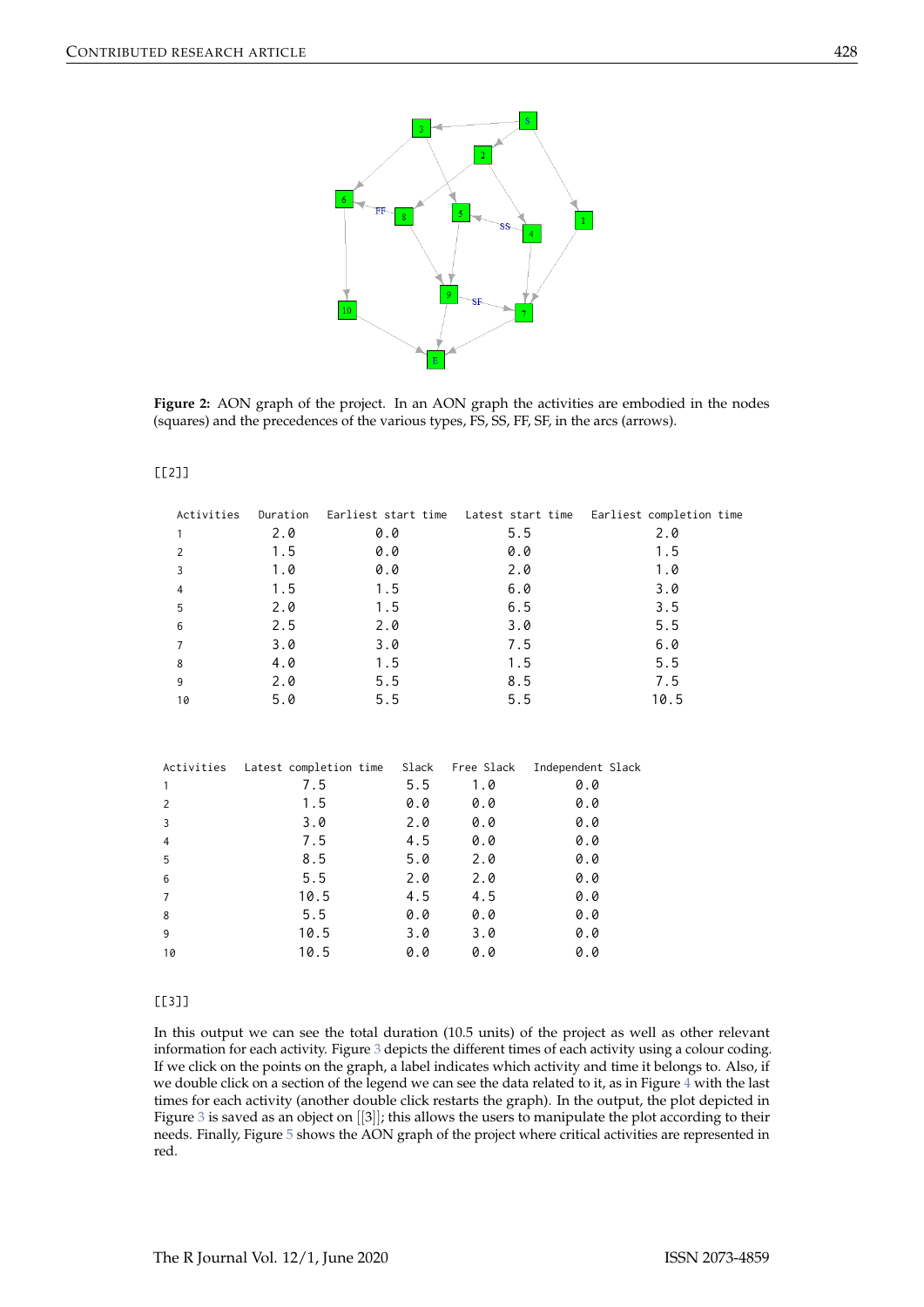<span id="page-10-0"></span>

**Figure 3:** This figure shows an interactive graphic that displays the schedule of the project. If we move the mouse over the highlighted points of the segments, pop-up tags are generated with information about the activities.

<span id="page-10-1"></span>

**Figure 4:** Latest completion times. This interactive graphic is the result of double clicking on the "Latest completion date" section of the legend.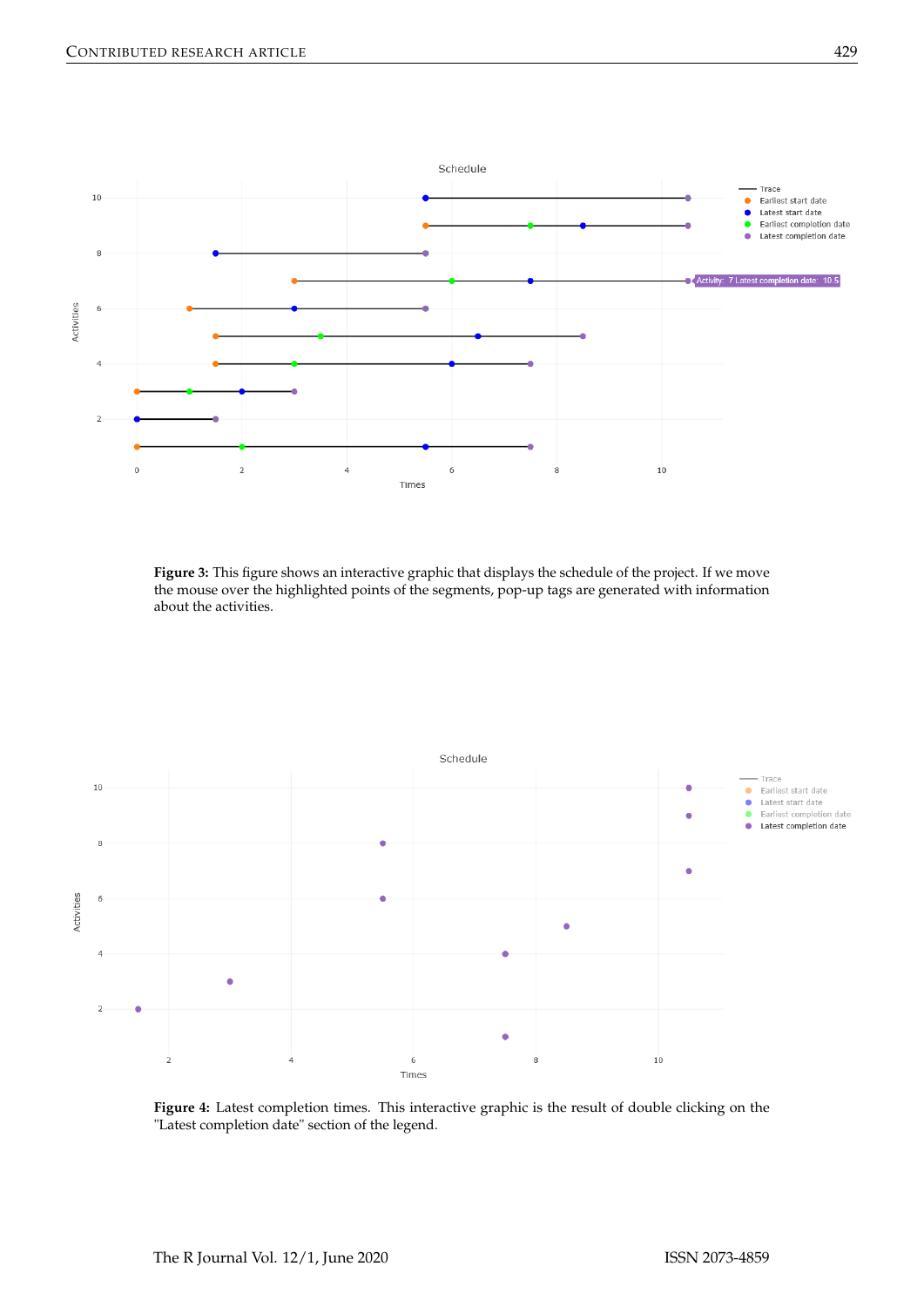<span id="page-11-0"></span>

**Figure 5:** AON graph of the project. In an AON graph the activities are embodied in the nodes (squares) and the precedences of the various types, FS, SS, FF, SF, in the arcs (arrows). Nodes in red indicate critical activities.

Next, suppose we are interested in shortening the duration of the project. The mce function is used for this purpose. Let us use the function with the following input data: the minimum duration for each activity even if the resources are increased

$$
\bar{x}^0 = (1, 1, 0.5, 1, 1, 2, 2, 3, 1, 3)
$$

and the costs per unit time to shorten each activity

$$
c = (1, 2, 1, 1, 3, 2, 1, 2, 3, 5).
$$

```
> minimum.durations<-c(1,1,0.5,1,1,2,2,3,1,3)
> activities.costs<-c(1,2,1,1,3,2,1,2,3,5)
> mce(duration,minimum.durations,prec1and2,prec3and4,
activities.costs,duration.project=NULL)
necessary negative increase
1: 0.5
Read 1 item
Project duration =
[1] 10.0 9.5 9.0 8.5 8.0 7.5 7.0
Estimated durations = Costs per solution =
 2.0 2.0 2.0 2.0 2.0 2.0 2.0
 1.5 1.5 1.0 1.0 1.0 1.0 1.0
 1.0 1.0 1.0 1.0 1.0 1.0 1.0
 1.5 1.5 1.5 1.5 1.5 1.5 1.5
 2.0 2.0 2.0 2.0 2.0 2.0 2.0
 2.5 2.5 2.5 2.5 2.5 2.5 2.5
 3.0 3.0 3.0 3.0 3.0 3.0 3.0
 3.5 3.0 3.0 3.0 3.0 3.0 3.0
 2.0 2.0 2.0 2.0 2.0 2.0 2.0
 5.0 5.0 5.0 4.5 4.0 3.5 3.0
                                       0.0 0.0 0.0 0.0 0.0 0.0 0.0
                                       0.0 0.0 1.0 1.0 1.0 1.0 1.0
                                       0.0 0.0 0.0 0.0 0.0 0.0 0.0
                                       0.0 0.0 0.0 0.0 0.0 0.0 0.0
                                       0.0 0.0 0.0 0.0 0.0 0.0 0.0
                                       0.0 0.0 0.0 0.0 0.0 0.0 0.0
                                       0.0 0.0 0.0 0.0 0.0 0.0 0.0
                                       1.0 2.0 2.0 2.0 2.0 2.0 2.0
                                       0.0 0.0 0.0 0.0 0.0 0.0 0.0
                                       0.0 0.0 0.0 2.5 5.0 7.5 10
```
The parameter duration.project=NULL means that we do not indicate a minimum duration of the project, so the function asks us for a decrease of the duration of the project to obtain all possible solutions. We have considered it convenient a decrease of 0.5 units of time. Therefore, we have obtained that the project can reduce its minimum duration to 10, 9.5, 9, 8.5, 8, 7.5 and 7. For each possible duration of the project, we have the durations of each activity (duration per column and activity per row), as well as the cost needed to reduce their times to these durations.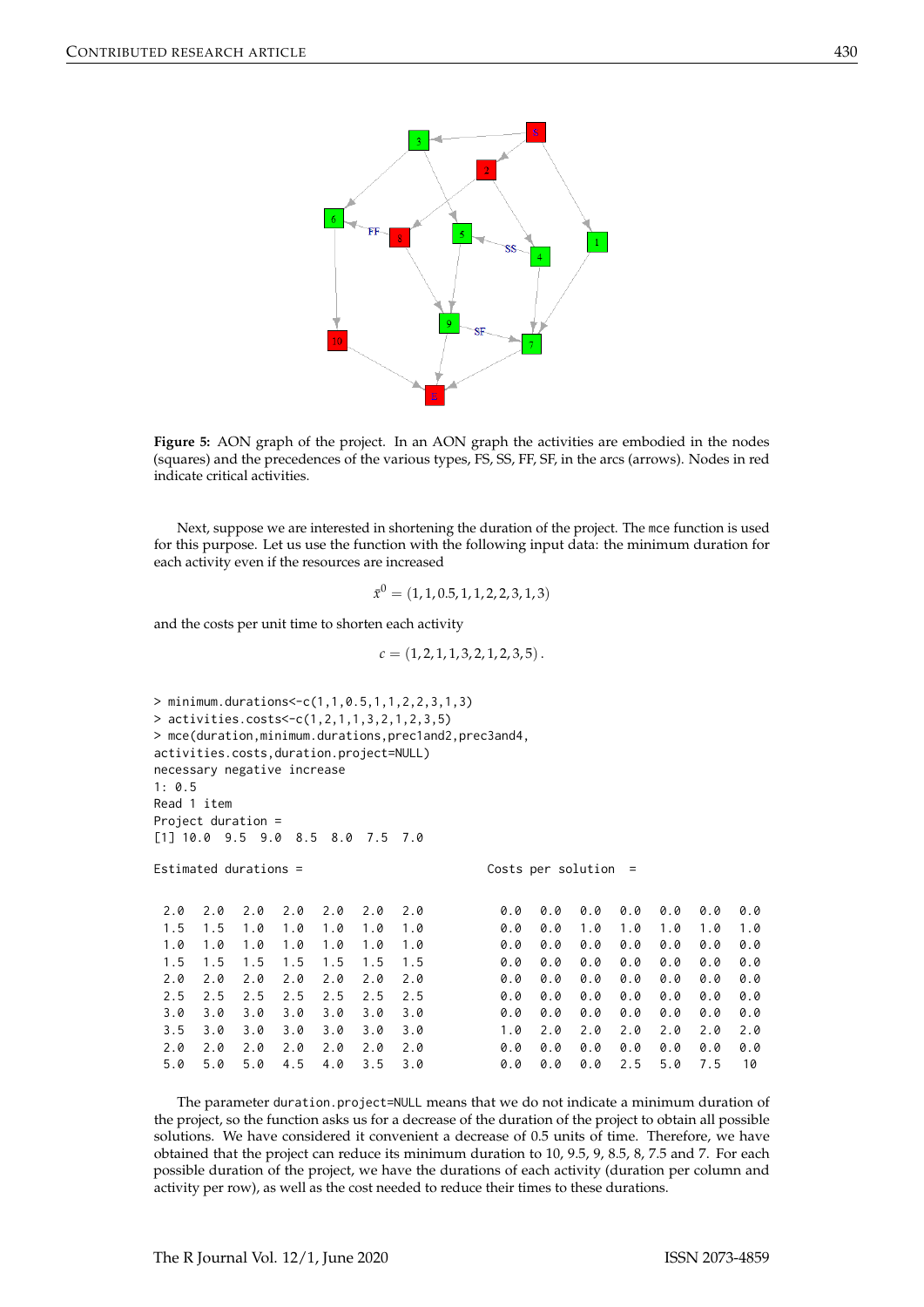Suppose now that to complete the project each activity needs the amount of resources

 $(6, 6, 6, 3, 4, 2, 1, 2, 3, 1)$ ,

and we are interested in obtaining a new schedule with a uniform consumption of resources over time. To do this we use the function levelling. resources in such a way

<span id="page-12-0"></span>

Figure 6: This graphic shows the resource consumption according to the initial scheduling (in black) and according to the scheduling after leveling (in red). The x-axis represents time and the y-axis represents resource consumption.

As we can see, the function returns the new earliest start times of the activities and the resources consumed in each period with the new schedule, where time periods start at 0 and end at 10.5 with an increase of 0.5 time units. Figure [6](#page-12-0) represents the resources required in each period of time, before and after the readjustment.

To conclude with the analysis of resources, consider that the maximum amount of resources available in each period is 10. We use the resource.allocation function in this situation.

```
> max.resources<-10
> resource.allocation(duration,prec1and2,prec3and4,resources,
max.resources,int=0.5)
Project duration =
[1] 11
Earliest start times =
[1] 6.0 0.0 1.5 2.5 4.0 2.5 8.0 1.5 6.0 5.5
Resources by period =
[1] 6 6 6 8 8 7 7 7 8 8 6 5 10 10 10 10 2 2 2 2 2 1
```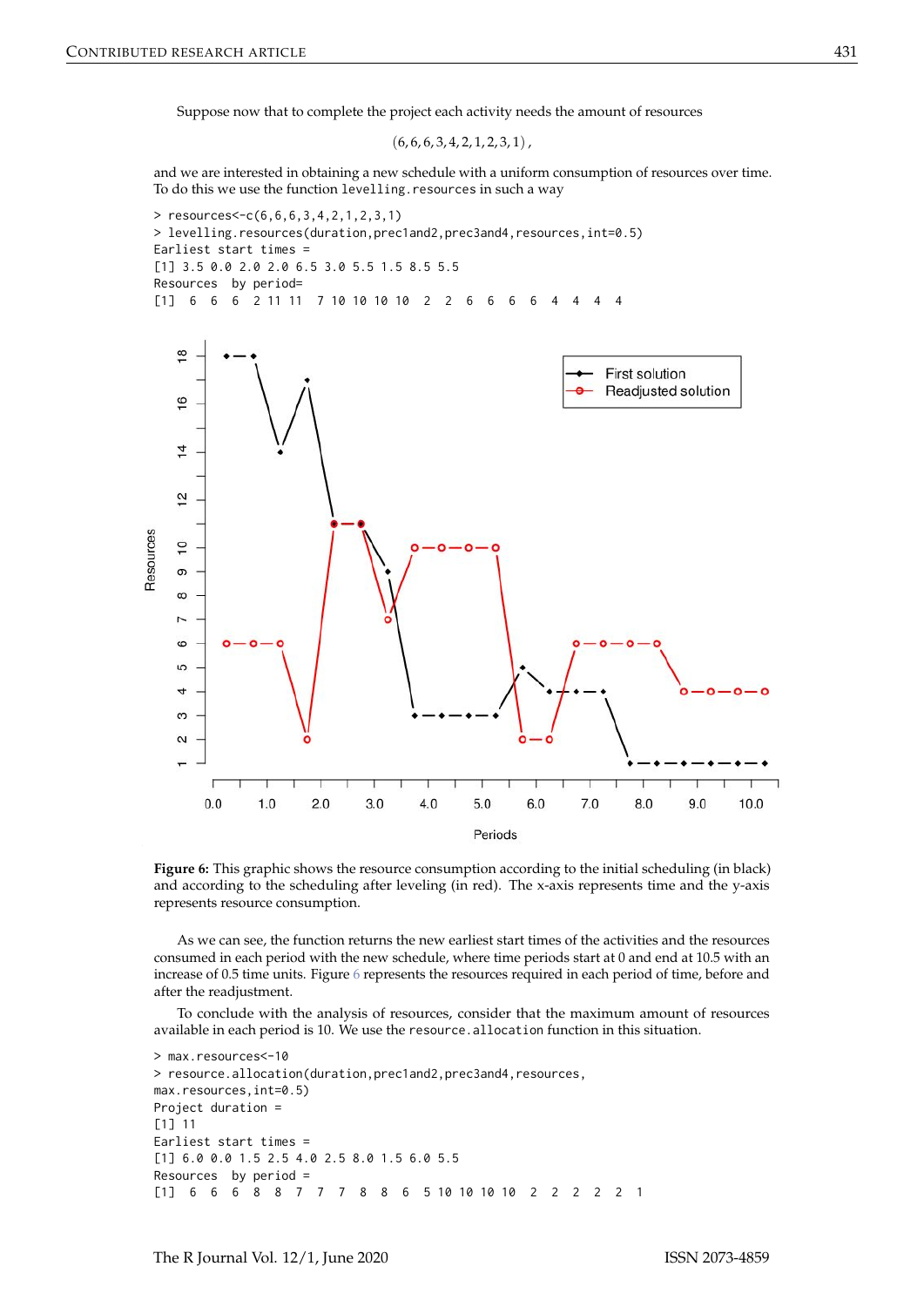With the new restriction, the minimum duration of the project becomes 11 instead of 10. The output includes the new earliest start times for each activity and the consumption of resources by period (note that the last period is now 11).

Continuing the example, we now analyse the allocation of delays. The function delay.pert shows if there has been a delay in the project and, in that case, allocates it among the activities. Let us see it using the delay cost function

$$
C(D(G,y)) = \begin{cases} 0 & \text{if } D(G,y) \le 10.5, \\ D(G,y) - 10.5 & \text{otherwise,} \end{cases}
$$

and the (observed) actual durations

$$
x = (2.5, 1.5, 2, 2, 2, 6, 4, 6, 3, 5.5).
$$

> observed.duration<-c(2.5,1.5,2,2,2,6,4,6,3,5.5) > cost.function<-function(x){return(max(x-10.5,0))} > delay.pert(duration,prec1and2,prec3and4,observed.duration, delta=NULL,cost.function) There has been a delay of  $=$  3

|                                    |         | 2       | 3       | 4       | 5       |
|------------------------------------|---------|---------|---------|---------|---------|
| The proportional payment           | 0.15000 | 0.00000 | 0.30000 | 0.15000 | 0.00000 |
| The truncated proportional payment | 0.15789 | 0.00000 | 0.31579 | 0.15789 | 0.00000 |
| Shapley rule                       | 0.00000 | 0.00000 | 0.33333 | 0.00000 | 0.00000 |
|                                    |         |         |         |         |         |
|                                    | 6       |         | 8       | 9       | 10      |
| The proportional payment           | 1.05000 | 0.30000 | 0.60000 | 0.30000 | 0.15000 |
| The truncated proportional payment | 0.94737 | 0.31579 | 0.63158 | 0.31579 | 0.15789 |
| Shapley rule                       | 1.08333 | 0.00000 | 1.08333 | 0.00000 | 0.50000 |

The output shows that there is a delay in the project of 3 units. As there is a delay, we proceed to make the allocation using three rules: proportional, truncated proportional and Shapley. We can see the differences between the three rules, especially in activities 1, 4, 7 and 9. While the proportional and truncated proportional rules assign a positive payment, the Shapley rule does not assign costs to these activities. This is due to the fact that, although they fall behind the planned duration, they do not affect the overall delay of the project. Note that if the project has more than ten activities, delay.pert does not calculate the Shapley rule; instead, it asks the user if he wants to calculate an estimate of its value.

Let us now assume that we are in a stochastic context, with additional information on planned durations being random variables. Using the function stochastic.pert with the following random variables to describe the duration of the activities

> *X* <sup>0</sup> = (*t*(1, 2, 3), exp (2/3), *t*(1/2, 5/4, 5/4), *t*(1/4, 7/4, 5/2), *t*(1, 2, 3), *t*(1, 3/2, 5), *t*(1, 1, 7), *t*(3, 4, 5), *t*(1/2, 5/2, 3), *t*(1, 6, 8)),

where  $t(a, b, c)$  denotes the triangular distribution with parameters  $a, b$ , and  $c$ , and  $\exp(\alpha)$  denotes the exponential distribution with parameter *α*, we can obtain relevant information about the project. Note that with the argument plot.activities.times=c(7,8) we indicate the activities for which we want to estimate the densities of their earliest and latest start and completion times; in this example we have requested only such densities for activities 7 and 8.

> values<-matrix(c(1,3,2,2/3,0,0,1/2,5/4,5/4,1/4,5/2,7/4,1,3,2,1,5,3/2, 1,7,1,3,5,4,1/2,3,5/2,1,8,6),nrow=10,ncol=3,byrow=T) > distribution<-c("TRIANGLE","EXPONENTIAL",rep("TRIANGLE",8)) > stochastic.pert(prec1and2,prec3and4,distribution,values,percentile=0.95, plot.activities.times=c(7,8)) Average duration of the project =  $10.64242$ Percentile duration of the project = 14.21999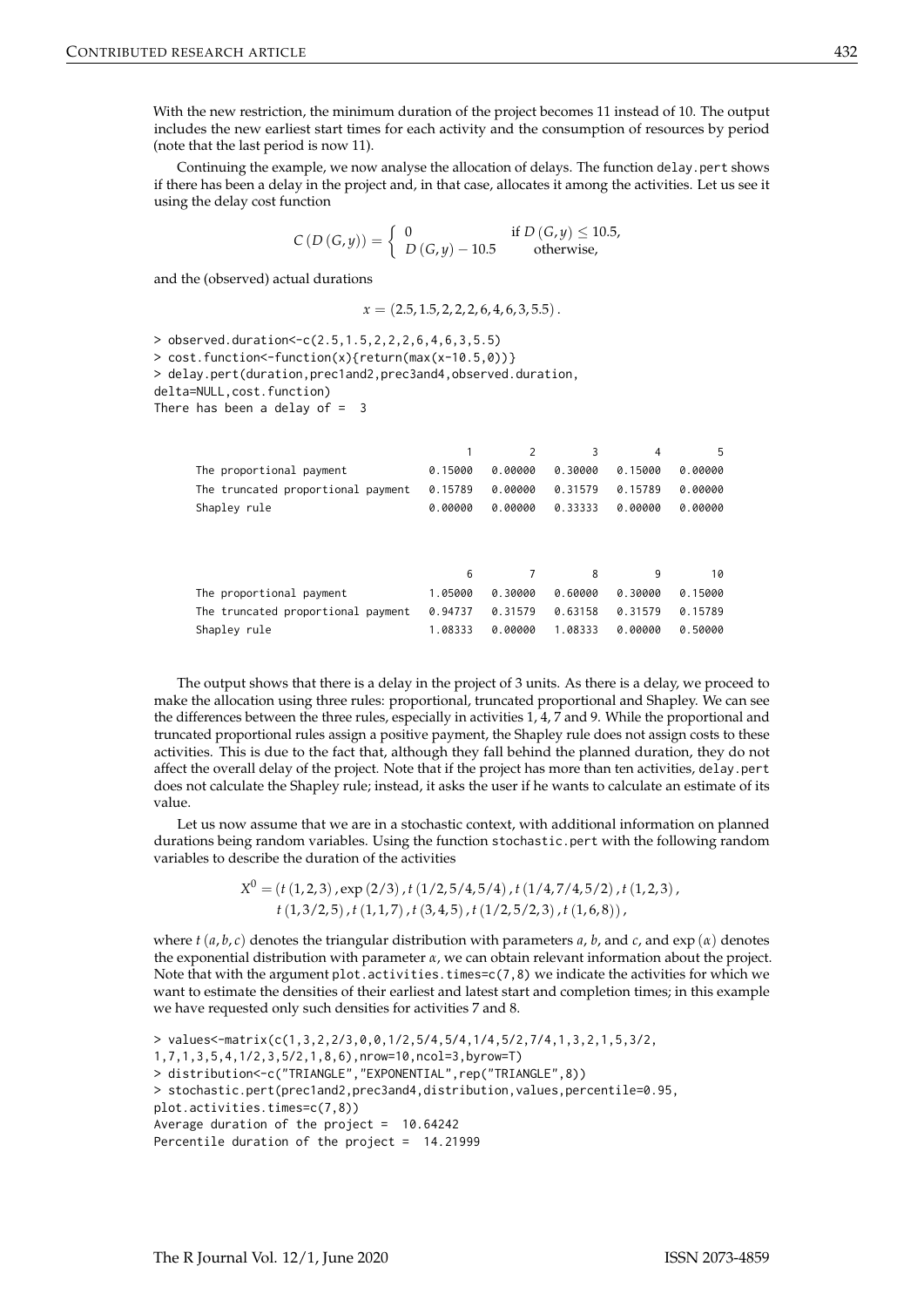|                                                                      |  |  | 1 2 3 4 5 6 7 8 9 10 |  |  |
|----------------------------------------------------------------------|--|--|----------------------|--|--|
| Criticality index by activity $0.6$ 88 11.4 2 0.1 11.3 2.6 86 4 93.4 |  |  |                      |  |  |

In the output we can see the average duration of the project and the percentile duration of the project. The percentile duration of the project shows the value of such that the probability that the duration of the project is smaller than *d* equals the variable percentile introduced by the user (see Table [2\)](#page-6-0); in this case percentile=0.95. In addition, we obtain the criticality index by activity, that is, the proportion of times that an activity is critical. An activity is critical when it has zero slack. Figure [7](#page-14-0) plots estimations of the density function of the project duration, the earliest start time and the latest completion time of activities 7 and 8.

Density of project duration time

<span id="page-14-0"></span>

Figure 7: Density estimation of project duration time and earliest start and latest completion times for activities 7 and 8.

We proceed now to the allocation of the delay cost in the stochastic model using the function delay.stochastic.pert. To be able to compare the results, we will use the same delay cost function as in the deterministic case. As expected, there are noticeable differences in the allocations between the two models, as the stochastic model makes use of more complex information.

```
> delay.stochastic.pert(prec1and2,prec3and4,distribution,values,
observed.duration,percentile=NULL,delta=NULL,cost.function)
Total delay of the stochastic project = 3
```
**Earliest start times** 

Latest completion times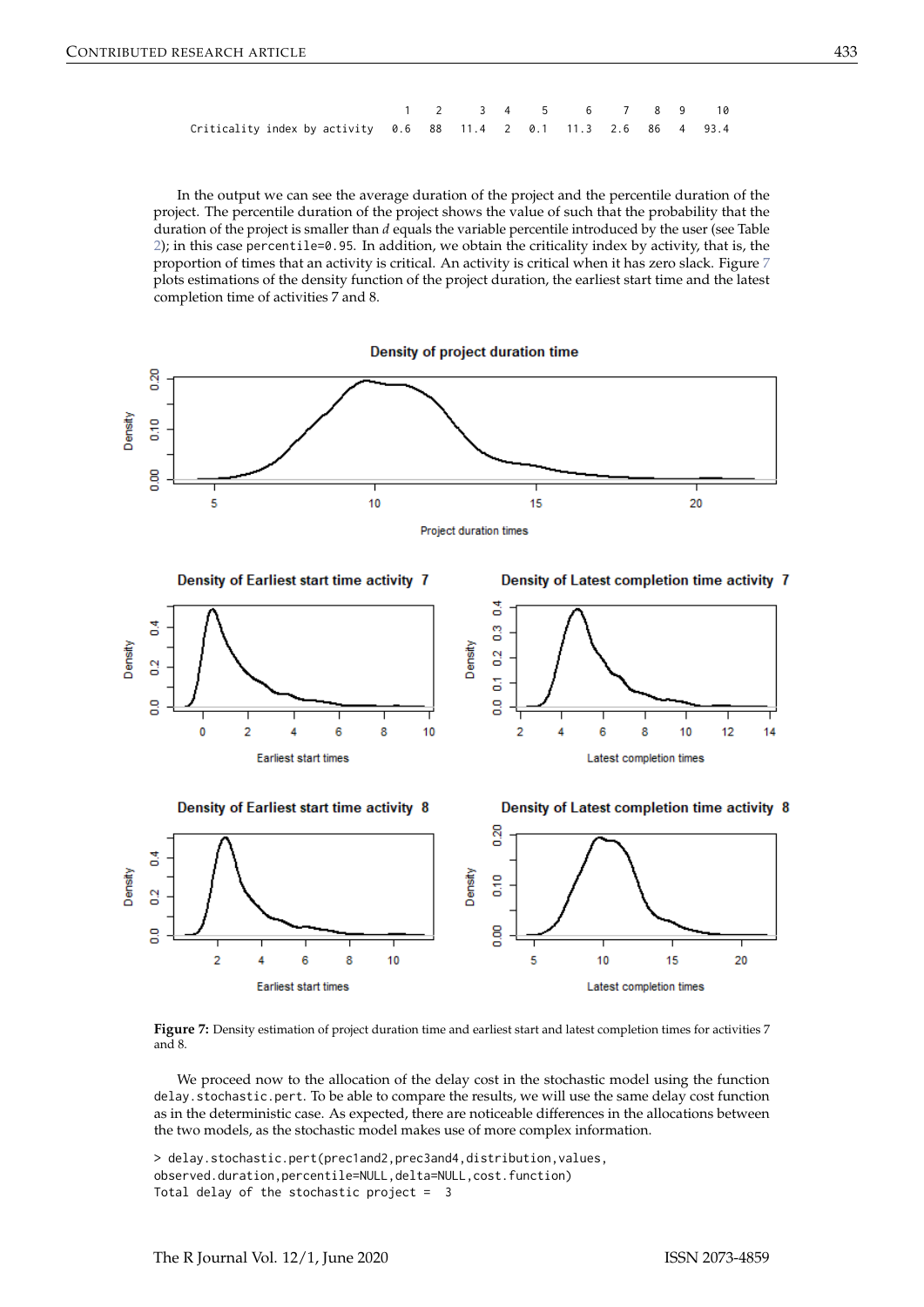|                                    |         | $\overline{2}$ | 3       | 4       | 5       |
|------------------------------------|---------|----------------|---------|---------|---------|
| Stochastic Shapley rule            | 0.07238 | $-0.07569$     | 0.56946 | 0.07440 | 0.07238 |
| Stochastic Shapley rule 2          | 0.00693 | 0.03470        | 0.51967 | 0.01363 | 0.00731 |
| The proportional payment           | 0.15000 | 0.00000        | 0.30000 | 0.15000 | 0.00000 |
| The truncated proportional payment | 0.15789 | 0.00000        | 0.31579 | 0.15789 | 0.00000 |
|                                    | 6       |                | 8       | 9       | 10      |
| Stochastic Shapley rule            | 1.66514 | 0.08271        | 0.11897 | 0.07256 | 0.34769 |
| Stochastic Shapley rule 2          | 1.62101 | 0.02287        | 0.25006 | 0.01046 | 0.51336 |
| The proportional payment           | 1.05000 | 0.30000        | 0.60000 | 0.30000 | 0.15000 |
| The truncated proportional payment | 0.94737 | 0.31579        | 0.63158 | 0.31579 | 0.15789 |

<span id="page-15-5"></span>Finally, to illustrate the runtime of previously used functions, Table [8](#page-15-5) shows the time (in seconds) needed to compute several problems. We have selected a variety of projects with 2, 4, 6, 8 and 10 activities, and we have run the different routines on a computer with Intel Core i5 − 7200U and 12 GB of RAM.

| Activities            | 2    | 4    | 6    | 8    | 10    |
|-----------------------|------|------|------|------|-------|
| delay.pert            | 0.00 | 0.00 | 0.00 | 0.03 | 0.11  |
| delay.stochastic.pert | 0.06 | 0.44 | 1.68 | 6.23 | 30.58 |
| early.time            | 0.00 | 0.00 | 0.00 | 0.00 | 0.00  |
| last.time             | 0.00 | 0.00 | 0.00 | 0.00 | 0.00  |
| levelling.resources   | 0.00 | 0.00 | 0.00 | 0.02 | 0.03  |
| mce                   | 0.00 | 0.00 | 0.00 | 0.00 | 0.02  |
| organize              | 0.00 | 0.00 | 0.00 | 0.00 | 0.00  |
| resources.allocation  | 0.00 | 0.00 | 0.00 | 0.01 | 0.02  |
| schedule.pert         | 0.08 | 0.11 | 0.13 | 0.11 | 0.12  |
| stochastic.pert       | 0.02 | 0.03 | 0.05 | 0.04 | 0.04  |

**Table 8:** Runtime in seconds of ProjectManagemet functions.

## **Acknowledgements**

This work has been supported by the MINECO grant MTM2017-87197-C3-1-P and by the Xunta de Galicia through the ERDF (Grupos de Referencia Competitiva ED431C-2016-015 and Centro Singular de Investigación de Galicia ED431G/01). The comments of an anonymous reviewer have helped us to improve this paper significantly.

## **Bibliography**

- <span id="page-15-2"></span>G. Bergantiños, A. Valencia-Toledo, and J. Vidal-Puga. Hart and mas-colell consistency in pert problems. *Discrete Applied Mathematics*, 243:11–20, 2018. URL <https://doi.org/10.1016/j.dam.2017.08.012>. [[p419,](#page-0-1) [422\]](#page-3-1)
- <span id="page-15-1"></span>R. Brânzei, G. Ferrari, V. Fragnelli, and S. Tijs. Two approaches to the problem of sharing delay costs in joint projects. *Annals of Operations Research*, 109(1):359–374, 2002. URL [https://doi.org/10.1023/A:](https://doi.org/10.1023/A:1016372707256) [1016372707256](https://doi.org/10.1023/A:1016372707256). [[p419,](#page-0-1) [422\]](#page-3-1)
- <span id="page-15-4"></span>S. Cano-Berlanga. *GameTheory: Cooperative Game Theory*, 2017. URL [https://CRAN.R-project.org/](https://CRAN.R-project.org/package=GameTheory) [package=GameTheory](https://CRAN.R-project.org/package=GameTheory). R package version 2.7. [[p423\]](#page-4-0)
- <span id="page-15-3"></span>R. Carnell. *triangle: Provides the Standard Distribution Functions for the Triangle Distribution*, 2019. URL <https://CRAN.R-project.org/package=triangle>. R package version 0.12. [[p423\]](#page-4-0)
- <span id="page-15-0"></span>J. Castro, D. Gómez, and J. Tejada. A project game for pert networks. *Operations Research Letters*, 35(6): 791–798, 2007. URL <https://doi.org/10.1016/j.orl.2007.01.003>. [[p419\]](#page-0-1)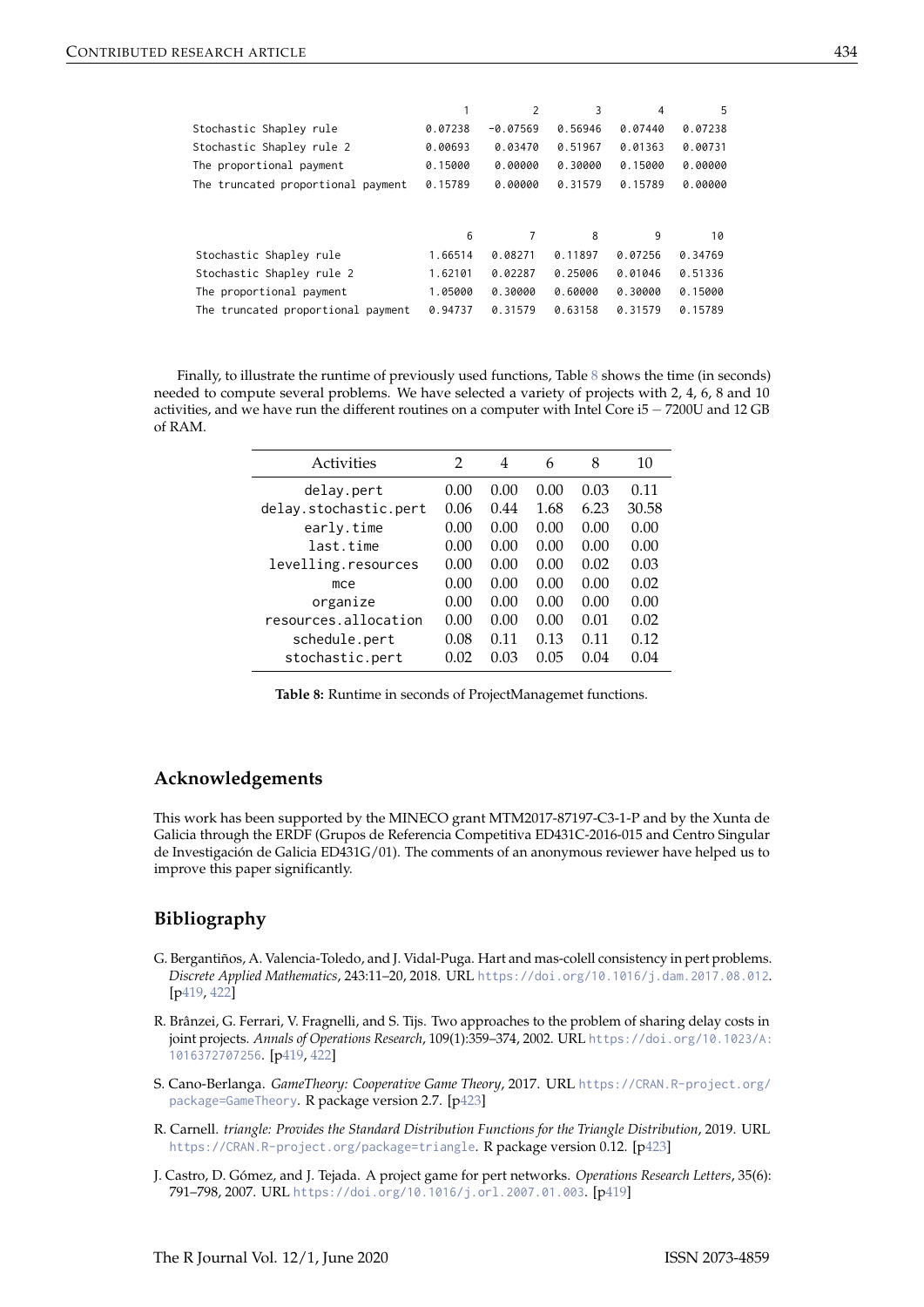- <span id="page-16-14"></span>J. Castro, D. Gómez, and J. Tejada. Polynomial calculation of the shapley value based on sampling. *Computers and Operations Research*, 36(5):1726–1730, 2009. URL [https://doi.org/10.1016/j.cor.](https://doi.org/10.1016/j.cor.2008.04.004) [2008.04.004](https://doi.org/10.1016/j.cor.2008.04.004). [[p422\]](#page-3-1)
- <span id="page-16-17"></span>G. Csardi and T. Nepusz. The igraph software package for complex network research. *InterJournal*, Complex Systems:1695, 2006. URL <http://igraph.org>. [[p423\]](#page-4-0)
- <span id="page-16-3"></span>I. V. Evdokimov, R. Y. Tsarev, T. N. Yamskikh, and A. N. Pupkov. Using pert and gantt charts for planning software projects on the basis of distributed digital ecosystems. In *Journal of Physics: Conference Series*, volume 1074, page 012127. IOP Publishing, 2018. URL [https://doi.org/10.1088/](https://doi.org/10.1088/1742-6596/1074/1/012127) [1742-6596/1074/1/012127](https://doi.org/10.1088/1742-6596/1074/1/012127). [[p419\]](#page-0-1)
- <span id="page-16-15"></span>J. C. Gonçalves-Dosantos, I. García-Jurado, and J. Costa. Sharing delay costs in stochastic scheduling problems with delays. *4OR - A Quarterly Journal of Operations Research*, 2020a. URL [https://doi.](https://doi.org/10.1007/s10288-019-00427-9) [org/10.1007/s10288-019-00427-9](https://doi.org/10.1007/s10288-019-00427-9). [[p422\]](#page-3-1)
- <span id="page-16-9"></span>J. C. Gonçalves-Dosantos, I. García-Jurado, and J. Costa. *ProjectManagement: Management of Deterministic and Stochastic Projects*, 2020b. URL <https://CRAN.R-project.org/package=ProjectManagement>. R package version 1.3.3. [[p419\]](#page-0-1)
- <span id="page-16-18"></span>M. Grabisch, I. Kojadinovic, and P. Meyer. *kappalab: Non-Additive Measure and Integral Manipulation Functions*, 2015. URL <https://CRAN.R-project.org/package=kappalab>. R package version 0.4-7. [[p423\]](#page-4-0)
- <span id="page-16-5"></span>G. Gregoriou, K. Kirytopoulos, and C. Kiriklidis. Project management educational software (promes). *Computer Applications in Engineering Education*, 21(1):46–59, 2013. URL [https://doi.org/10.1002/](https://doi.org/10.1002/cae.20450) [cae.20450](https://doi.org/10.1002/cae.20450). [[p419\]](#page-0-1)
- <span id="page-16-1"></span>N. G. Hall. Project management: Recent developments and research opportunities. *Journal of Systems Science and Systems Engineering*, 21(2):129–143, 2012. URL [https://doi.org/10.1007/s11518-012-](https://doi.org/10.1007/s11518-012-5190-5) [5190-5](https://doi.org/10.1007/s11518-012-5190-5). [[p419\]](#page-0-1)
- <span id="page-16-11"></span>T. Hegazy. Optimization of resource allocation and leveling using genetic algorithms. *Journal of construction engineering and management*, 125(3):167–175, 1999. URL [https://doi.org/10.1061/](https://doi.org/10.1061/(ASCE)0733-9364(1999)125:3(167)) [\(ASCE\)0733-9364\(1999\)125:3\(167\)](https://doi.org/10.1061/(ASCE)0733-9364(1999)125:3(167)). [[p421\]](#page-2-0)
- <span id="page-16-0"></span>F. S. Hillier and G. J. Lieberman. *Introduction to Operations Research*. McGraw-Hill, 2001. ISBN 0072321695. [[p419,](#page-0-1) [420\]](#page-1-1)
- <span id="page-16-8"></span>D. Kelley. *plan: Tools for Project Planning*, 2018. URL <https://CRAN.R-project.org/package=plan>. R package version 0.4-3. [[p419\]](#page-0-1)
- <span id="page-16-10"></span>J. E. Kelley. Critical-path planning and scheduling: Mathematical basis. *Operations Research*, 9(3): 296–320, 1961. URL <https://doi.org/10.1287/opre.9.3.296>. [[p421\]](#page-2-0)
- <span id="page-16-19"></span>lp\_solve, K. Konis, and F. Schwendinger. *lpSolveAPI: R Interface to lp\_solve Version 5.5.2.0*, 2020. URL <https://CRAN.R-project.org/package=lpSolveAPI>. R package version 5.5.2.0-17.7. [[p423\]](#page-4-0)
- <span id="page-16-13"></span>S. Moretti and F. Patrone. Transversality of the shapley value. *Top*, 16(1):1–41, 2008. URL [https:](https://doi.org/10.1007/s11750-008-0044-5) [//doi.org/10.1007/s11750-008-0044-5](https://doi.org/10.1007/s11750-008-0044-5). [[p422\]](#page-3-1)
- <span id="page-16-7"></span>J. C. Muñoz. *PlotPrjNetworks: Useful Networking Tools for Project Management*, 2015. URL [https:](https://CRAN.R-project.org/package=PlotPrjNetworks) [//CRAN.R-project.org/package=PlotPrjNetworks](https://CRAN.R-project.org/package=PlotPrjNetworks). R package version 1.0.0. [[p419\]](#page-0-1)
- <span id="page-16-4"></span>L. Özdamar and G. Ulusoy. A survey on the resource-constrained project scheduling problem. *IIE transactions*, 27(5):574–586, 1995. URL <https://doi.org/10.1080/07408179508936773>. [[p419\]](#page-0-1)
- <span id="page-16-6"></span>L. Salas-Morera, A. Arauzo-Azofra, L. García-Hernández, J. M. Palomo-Romero, and H.-M. César. Ppcproject: An educational tool for software project management. *Computers and Education*, 69: 181–188, 2013. URL <https://doi.org/10.1016/j.compedu.2013.07.018>. [[p419\]](#page-0-1)
- <span id="page-16-2"></span>K. Schmitz, R. Mahapatra, and S. Nerur. User engagement in the era of hybrid agile methodology. *IEEE Software*, 36(4):32–40, 2019. URL <https://doi.org/10.1109/MS.2018.290100623>. [[p419\]](#page-0-1)
- <span id="page-16-12"></span>L. S. Shapley. A value for n-person games. *Contributions to the Theory of Games*, 2(28):307–317, 1953. URL <https://doi.org/10.1016/j.compedu.2013.07.018>. [[p422\]](#page-3-1)
- <span id="page-16-16"></span>C. Sievert. *Interactive Web-Based Data Visualization with R, plotly, and shiny*. Chapman and Hall/CRC, 2020. ISBN 9781138331457. URL <https://plotly-r.com>. [[p423\]](#page-4-0)